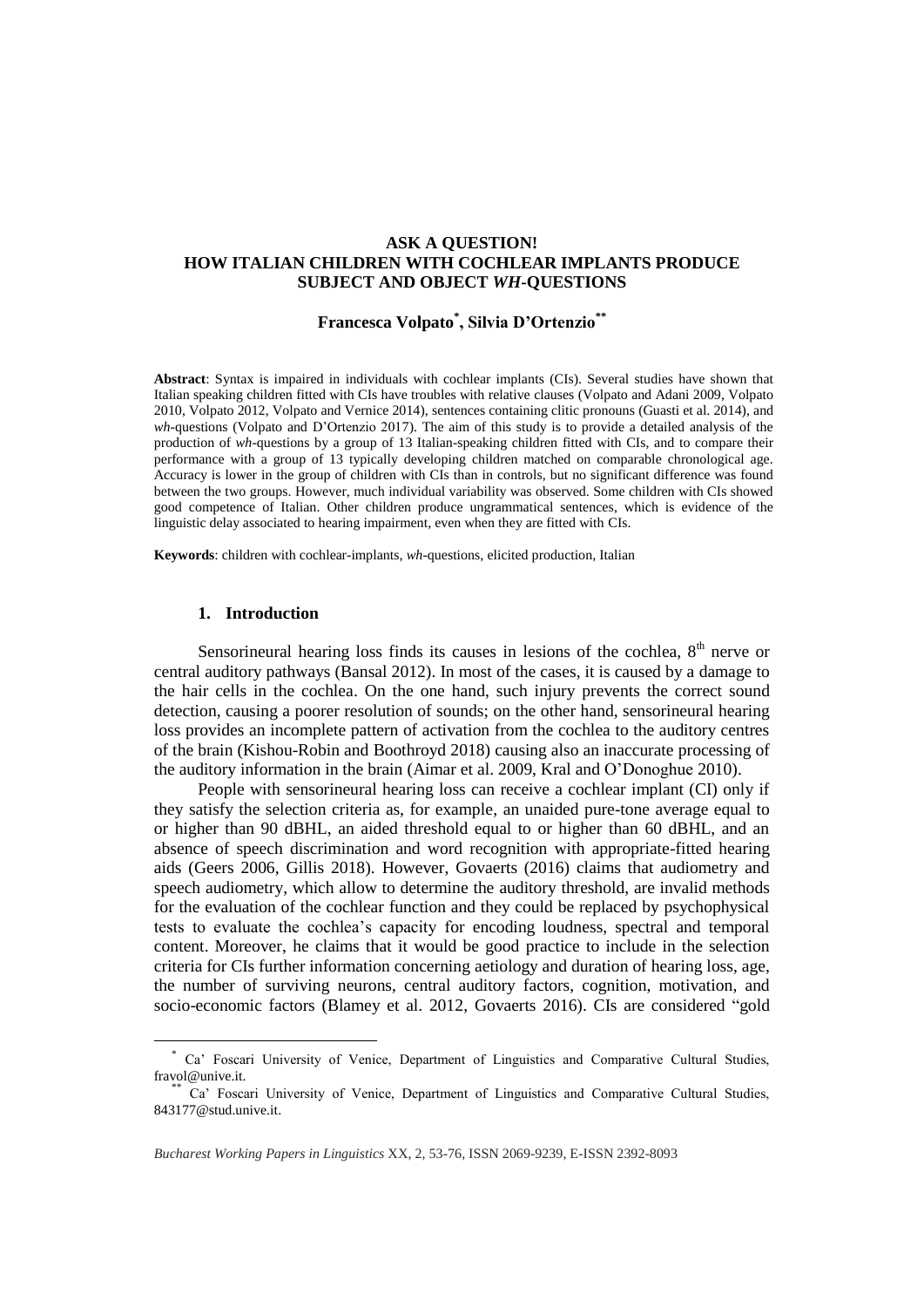standard" in the treatment of deafness (Murri et al. 2008) since they enable individuals with severe or profound sensorineural hearing loss to hold conversations easier, be socially stronger, and have better opportunities in their academic career or on the job market (Govaerts 2016).

On the basis of the degree of hearing loss, children can be fitted either with hearing aids (HAs) or CIs. Recent studies (Holt and Svirsky 2008, Niparko et al. 2010, Spencer et al. 2011, Fitzpatrick et al. 2012, Tomblin et al. 2015) have pointed out that the development of language skills is not influenced by the type of device used by the individual rather than external factors such as the higher usage of the device, the higher maternal instruction, the absence of other disabilities (Marname and Ching 2015). CIs are found to have improved speech perception, speech recognition, and oral language skills in children suffering from severe-to-profound hearing loss (Baldassani et al. 2009, Spencer and Marshark 2010). As an example, children fitted with CIs show some linguistic skills, especially those concerned with the lexical domain, comparable to those of normal hearing (NH) age peers in both comprehension and production (Young and Killen 2002, Caselli et al. 2012, Chilosi et al. 2013, Rinaldi et al. 2013). However, in different domains, such as morphology and syntax, the linguistic performance of the children fitted with CIs is not always comparable to those of NH age peers (Young and Killen 2002, Spencer et al. 2003, Geers et al. 2009, Volpato and Adani 2009, Hammer 2010, Volpato 2010, Caselli et al. 2012, Guasti et al. 2014, Volpato 2012, Volpato and Vernice 2014). The children tested by Spencer et al. (2003) showed difficulties in sentence formation, which proved to be short and characterized by a considerable number of grammatical errors. Caselli et al. (2012) found that the lexical and morphosyntactic abilities of a group of Italian-speaking children fitted with CIs were comparable to those of younger hearing children matched on the length of exposure to the language since CI activation. A study focusing on the production of relative clauses (Volpato and Vernice 2014) found that a group of 13 children fitted with CIs performed worse than the age-matched controls.

Although positive or negative results were observed in the various studies when children with CIs were compared to a group to NH age peers, wide variability within the CI group has always been pointed out in children's outcomes. Some children appeared to match NH children's scores on standardized and non-standardized language measures, while others lag well behind age peers. In a longitudinal study, Hay-McCutcheon et al. (2008) tested 30 English-speaking CI children up to the age of 18 years using the Reynell Developmental Language Scales (Reynell 1987), a standardised measure testing receptive and expressive language. Results showed that some children with CIs performed similarly to typically developing children, while others are far below the mean of their age peers. A study investigating 27 French-speaking children fitted with CIs (Duchesne et al. 2009) in their receptive and expressive vocabulary, language, and grammar found that, as a group, they did not differ from their age controls. However, when considering the individual performance, they found that only a small subgroup of children was within the normal range on all linguistic tasks, others were below their age peers on all measures, while other children with CIs performed poorly on some tasks and within normal ranges on others. Szagun (2002) carried out a longitudinal study on a group of 22 children fitted with CIs who were compared to a group of children matched on comparable mean length of utterances (MLU) and found that 10 children showed grammar abilities comparable to hearing children, while 12 children were below the levels of MLU-matched children with NH.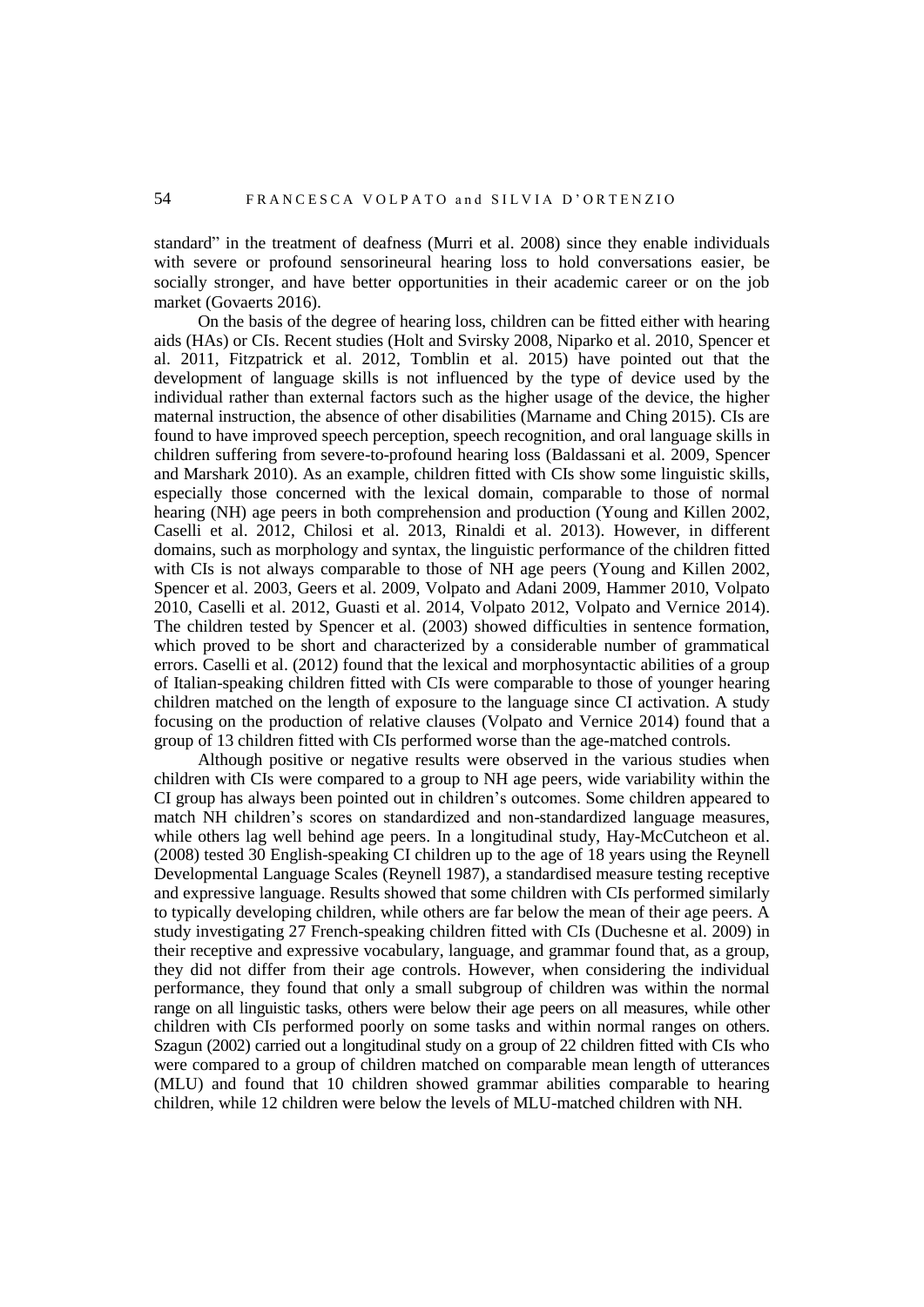Focusing on Italian, the area that proved to be among the most problematic for children with CIs is that of complex syntactic structures derived through syntactic movement with word orders in which thematic roles occupy a non-canonical position. Italian-speaking children fitted with CIs significantly differ from NH children in both comprehension (Volpato 2010, 2012, Volpato and Adani 2009) and production (Volpato 2010, Volpato and Vernice 2014) of relative clauses, and in the elicited production of clitic pronouns (Guasti et al. 2014). Similar difficulties with relative clauses and complex syntactic structures were found in different studies testing heterogeneous populations of hearing impaired individuals (either with HA or a CI) across different languages (English: Quigley and Paul 1984, De Villiers 1988, De Villiers et al. 1994; French: Tuller 2000, Tuller and Jakubowicz 2004, Delage and Tuller 2007, Delage 2008; Hebrew: Friedmann and Szterman 2006, 2011, Friedmann et al. 2008, Szterman and Friedmann 2014; Palestinian-Arabic: Haddad-Hanna and Friedmann 2009, Friedmann and Haddad-Hanna 2014; German: Ruigendijk and Friedmann 2017, Penke and Wimmer 2018). In addition to relative clauses, some of these studies also focused on comprehension and production of *wh*-questions and found that these structures are also problematic for individuals with hearing loss, who significantly differ from the age-peer controls (De Villiers et al. 1994, Friedmann and Szterman 2011, Friedmann and Haddad-Hanna 2014, Penke and Wimmer 2017, Ruigendijk and Friedmann 2017). Crucially, *wh-*questions are very frequent in both spoken and written language, in daily communication and in classroom activities, and it is important to test how individuals with hearing loss, and in particular children fitted with CIs, behave with these constructions.

A pilot study on *wh*-questions was carried out on 8 Italian-speaking children with CIs and, differently from the studies conducted on the other languages, it was found that overall, the experimental and the control group show a similar percentage of target sentences produced (Volpato and D'Ortenzio 2017).

Given the importance of these constructions from a pragmatic point of view, this study aims at providing further evidence on the acquisition of *wh-*questions by children fitted with CIs, by testing a larger sample of participants. In addition to raw proportion of target sentences (as in Volpato and D'Ortenzio 2017), this study also reports some statistical analyses in order to determine whether a difference in performance exists between CI and normally hearing (NH) children, thus confirming previous results found in studies investigating more heterogeneous populations with hearing loss. A further aim is to carry out a more in-depth linguistic analysis of the correct and incorrect strategies adopted by all participants, following recent linguistic proposals.

### **2. Syntactic properties of** *wh-***questions**

Italian *wh*-questions are characterised by the word order in (1), namely the verb follows the *wh*-element. Like relative clauses, *wh*-questions present a subject-object asymmetry (De Vincenzi 1991, De Vincenzi et al. 1999, Guasti et al. 2012, Del Puppo et al. 2016). While in subject *wh*-questions the canonical Subject-Verb-Object (SVO) order of constituents is maintained (1a), in object *wh*-questions the canonical word order is violated, and the object precedes both the verb and the subject (1b-d).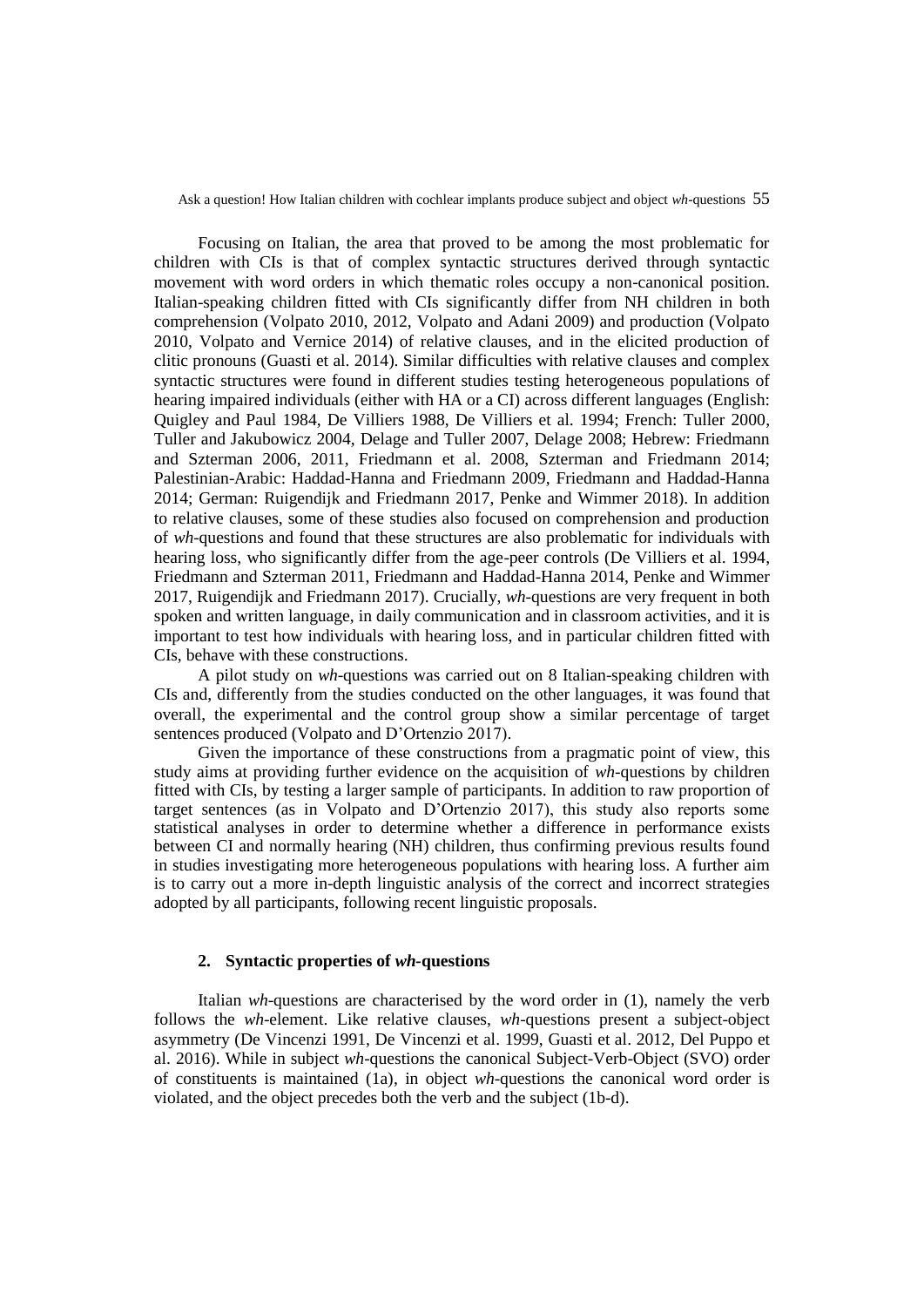| (1) | a.             | Chi lava la macchina?             |  |         |
|-----|----------------|-----------------------------------|--|---------|
|     |                | who wash-3sG the car              |  |         |
|     |                | 'Who washes the car?'             |  |         |
|     | b.             | Cosa ha mangiato Maria?           |  |         |
|     |                | what has eaten Maria              |  |         |
|     |                | 'What has Maria eaten?'           |  |         |
|     | $\mathbf{c}$ . | Chi guardano i gatti?             |  |         |
|     |                | who watch-3PL the cats            |  |         |
|     |                | 'Whom do the cats watch?'         |  |         |
|     | d.             | Quale maglia lava                 |  | Gianni? |
|     |                | which-3sG sweater wash-3sG Gianni |  |         |
|     |                | 'Which sweater does Gianni wash?' |  |         |

As examples (1b-d) above show, in object *wh*-questions, the subject is located in a post-verbal position and pronounced without any stress. The subject is taken to be marginalized (Antinucci and Cinque 1977, Guasti 1996) in the merge position (Cardinaletti 2001, 2002, 2007) or a low topic position (Belletti 2004).

The *wh*-element can be interpreted either as the subject (2a-3a) or the object (2b-3b) of the sentence, depending on the subject-verb agreement. Sentences like (2a-3a) are subject questions in which the singular verb agrees with the *wh*-operator and the NP in post-verbal position is plural. The sentences in (2b-3b) are object questions, in which the plural verb agrees with the plural post-verbal subject.

| (2) | a. | Chi lava i                                  | cani? |                                               |
|-----|----|---------------------------------------------|-------|-----------------------------------------------|
|     |    | who wash-3sG the dogs                       |       |                                               |
|     |    | 'Who washes the dogs?'                      |       |                                               |
|     | b. | Chi lavano i                                | cani? |                                               |
|     |    | who wash-3PL the dogs                       |       |                                               |
|     |    | 'Whom do the dogs wash?'                    |       |                                               |
| (3) | a. | Quale cuoco saluta i calciatori?            |       |                                               |
|     |    |                                             |       | which-3sG chef greet-3sG the football players |
|     |    | 'Which chef greets the football players?'   |       |                                               |
|     | b. | Quale                                       |       | cuoco salutano i calciatori?                  |
|     |    |                                             |       | which-3sG chef greet-3PL the football players |
|     |    | 'Which chef do the football players greet?' |       |                                               |

*Wh*-questions are characterised by a dependency between the *wh*-operator in sentence initial position and a gap in the position from which the operator has moved and in which it is interpreted. The landing site of the moved *wh*-element is usually Spec, CP, or a different projection in the CP area (or specFocusP in the more articulated structure proposed by Rizzi 1997). In subject questions (4a-5a), the subject undergoes vacuous movement, as it does not alter the Italian canonical word order (SVO). In object questions (4b-5b), the object leaves a gap in a post-verbal position that follows the subject.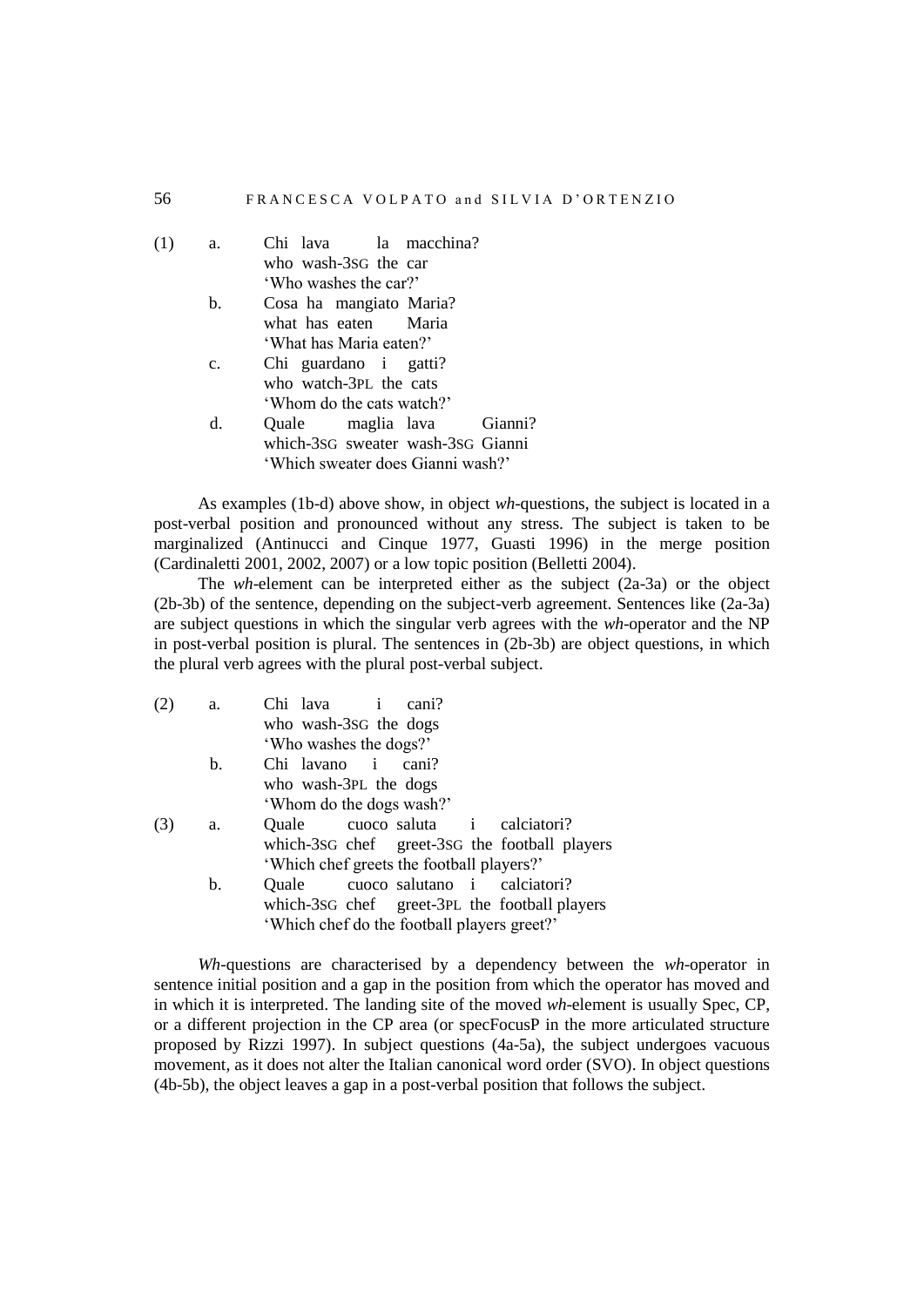| (4) | a.             | $\begin{bmatrix} \Gamma_{\rm CP} \end{bmatrix}$ Chi <chi cani?<="" i="" lava="" th=""></chi>                                                                                                                                                                                                                                                                                                                                                                                  |
|-----|----------------|-------------------------------------------------------------------------------------------------------------------------------------------------------------------------------------------------------------------------------------------------------------------------------------------------------------------------------------------------------------------------------------------------------------------------------------------------------------------------------|
|     |                | who $\langle$ who $\rangle$ wash-3sG the dogs                                                                                                                                                                                                                                                                                                                                                                                                                                 |
|     |                | 'Who washes the dogs?'                                                                                                                                                                                                                                                                                                                                                                                                                                                        |
|     | $\mathbf{b}$ . | $[CP Chi]$ lavano <chi> i cani?]</chi>                                                                                                                                                                                                                                                                                                                                                                                                                                        |
|     |                | who wash-3PL $\langle$ who $\rangle$ the dogs                                                                                                                                                                                                                                                                                                                                                                                                                                 |
|     |                | 'Whom do the dogs wash?'                                                                                                                                                                                                                                                                                                                                                                                                                                                      |
| (5) | a.             | $\begin{bmatrix} \n\text{Cp} \n\end{bmatrix}$ Quale cuoco $\text{Cquale} \n\begin{bmatrix} \text{cuoco} & \text{saluta} \n\end{bmatrix}$ alciatori?                                                                                                                                                                                                                                                                                                                           |
|     |                | which-3sG chef <which chef=""> greet-3sG the football players</which>                                                                                                                                                                                                                                                                                                                                                                                                         |
|     |                | 'Which chef greets the football players?'                                                                                                                                                                                                                                                                                                                                                                                                                                     |
|     | b.             | $\begin{bmatrix} \n\text{C}_P \text{ Quale} \\ \text{C}_P \text{ Quale} \\ \text{C}_P \text{Quale} \\ \text{C}_P \text{Quale} \\ \text{C}_P \text{Quale} \\ \text{C}_P \text{Quale} \\ \text{C}_P \text{Quale} \\ \text{C}_P \text{Quale} \\ \text{C}_P \text{Quale} \\ \text{C}_P \text{Quale} \\ \text{C}_P \text{Quale} \\ \text{C}_P \text{Quale} \\ \text{C}_P \text{Quale} \\ \text{C}_P \text{Quale} \\ \text{C}_P \text{Quale} \\ \text{C}_P \text{Quale} \\ \text{C$ |
|     |                | which-3sG chef greet-3PL <which chef=""> the football players</which>                                                                                                                                                                                                                                                                                                                                                                                                         |
|     |                | 'Which chef do the football players greet?'                                                                                                                                                                                                                                                                                                                                                                                                                                   |
|     |                |                                                                                                                                                                                                                                                                                                                                                                                                                                                                               |

As the examples above show, this dependency is short in subject questions (4a-5a) and is longer in object questions (4b-5b).

As mentioned before, the *wh*-element must be adjacent with the verb. This requirement has been formalized by Rizzi (1996) in terms of the *wh*-criterion:

(6) a. Each *wh*-operator must be in a Spec-head relation with a  $\lceil +wh \rceil X^0$ 

b. Each [+wh] head must be in a Spec-head relation with a *wh*-operator.

Specifically, the [+wh] feature is generated in I and moves to C together with the inflected verb. Then, the *wh*-operator moves to Spec, CP. As a result of these movements, the verb is in a Spec-Head relation with the *wh*-operator and vice versa, as required by the two clauses of the *wh*-criterion. An example is provided below:

| (7) | a.             | Chi lavano i cani?                                                                           |
|-----|----------------|----------------------------------------------------------------------------------------------|
|     |                | who wash-3PL the dogs                                                                        |
|     |                | 'Whom do the dogs wash?'                                                                     |
|     | $\mathbf{b}$ . | $[c_Pchi_i$ [lavano <sub>i</sub> $[r_P i \text{ cani } t_i t_i]]$ ]?                         |
|     |                | $[CP$ who <sub>i</sub> [wash <sub>i</sub> $[T_P$ the dogs t <sub>i</sub> t <sub>i</sub> ]]]? |

Note that the interpretation of *who*-questions may be ambiguous if the subject and the object share the same number features and the verb is reversible, namely the arguments of the transitive verb can either be the subject or the object of the sentence. Indeed, subject and object *wh*-questions in Italian present the same order *Wh V SN* as shown by the following examples<sup>1</sup>:

(8) Chi ha attaccato la leonessa? who has attacked the lioness Interpretation 1: 'Who attacked the lioness?' Interpretation 2: 'Whom did the lioness attack?'

 $\overline{a}$ 

<sup>&</sup>lt;sup>1</sup> Examples are taken and adapted from De Vincenzi (1991).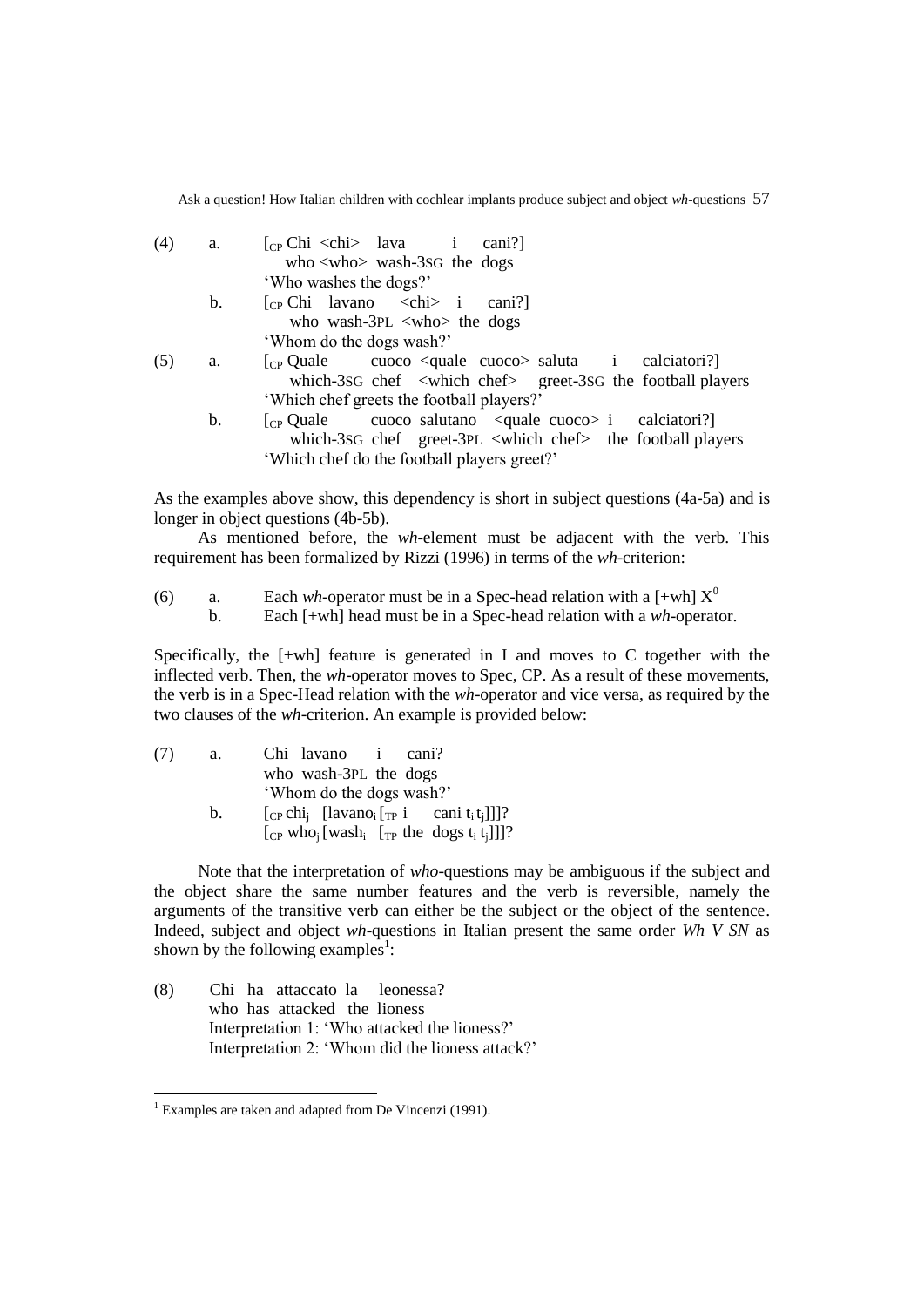Taken out of context, the question in (8) has two interpretations, it is either a subject *wh*- or an object *wh*-question. Therefore, the *wh*-element *chi* 'who' can be interpreted as the subject or the object of the verb. However, the question in (8) can be disambiguated by resorting to the linguistic-pragmatic context, as shown by examples (9a-b):

| (9) | a. | Chi ha attaccato la leonessa, per difendere il turista? (Subject)                                                                                      |
|-----|----|--------------------------------------------------------------------------------------------------------------------------------------------------------|
|     |    | who has attacked the lioness to defend the tourist                                                                                                     |
|     |    | Who has attacked the lioness, to defend the tourist?                                                                                                   |
|     | b. | Chi ha attaccato la leonessa, per difendere i cuccioli                                                                                                 |
|     |    | who has attacked the lioness to defend the little ones<br>di leone? (Object)<br>of lions<br>'Whom did the lioness attack, to defend the little lions?' |

(9a) is interpreted as a subject question, because a lioness may attack a tourist during a safari, and (9b) is an object question, because the lioness protects her puppies. Ambiguity effects can also be prevented when the *wh*-element and the post-verbal NP have different number features. This is more evident with *which*-phrases in Italian, because they can be either singular or plural, as the following examples show:

| (10) | <b>a.</b> | Quale leone tira i bambini? (Subject)  |  |  |  |
|------|-----------|----------------------------------------|--|--|--|
|      |           | which-3sG lion pulls the children      |  |  |  |
|      |           | 'Which lion pulls the children?'       |  |  |  |
|      | b.        | Quale leone tirano i bambini? (Object) |  |  |  |
|      |           | which-3sG lion pull-3PL the children   |  |  |  |
|      |           | 'Which lion do the children pull?'     |  |  |  |
|      |           |                                        |  |  |  |

In Italian, several strategies are available when a *wh*-question must be produced. Sometimes, the subject can be found in a left dislocated position before the *wh*-element (11). Prosodically, this question is pronounced with a short pause between the subject and the *wh*-element, which is represented by a comma in written texts. Thus, the subject forms a prosodic unit (Guasti et al. 2012, 2015, Belletti and Guasti 2015)<sup>2</sup>:

(11) I cani, chi lavano? the dogs, who wash-3PL? 'Whom do the dogs wash?'

 $\overline{a}$ 

<sup>&</sup>lt;sup>2</sup> Differently from other languages (such as English), in Italian object questions, the DP subject cannot occur between the *wh*- operator and the verb: \**chi i cani lavano?* who the dogs wash.3pl 'Whom are the dogs washing?'.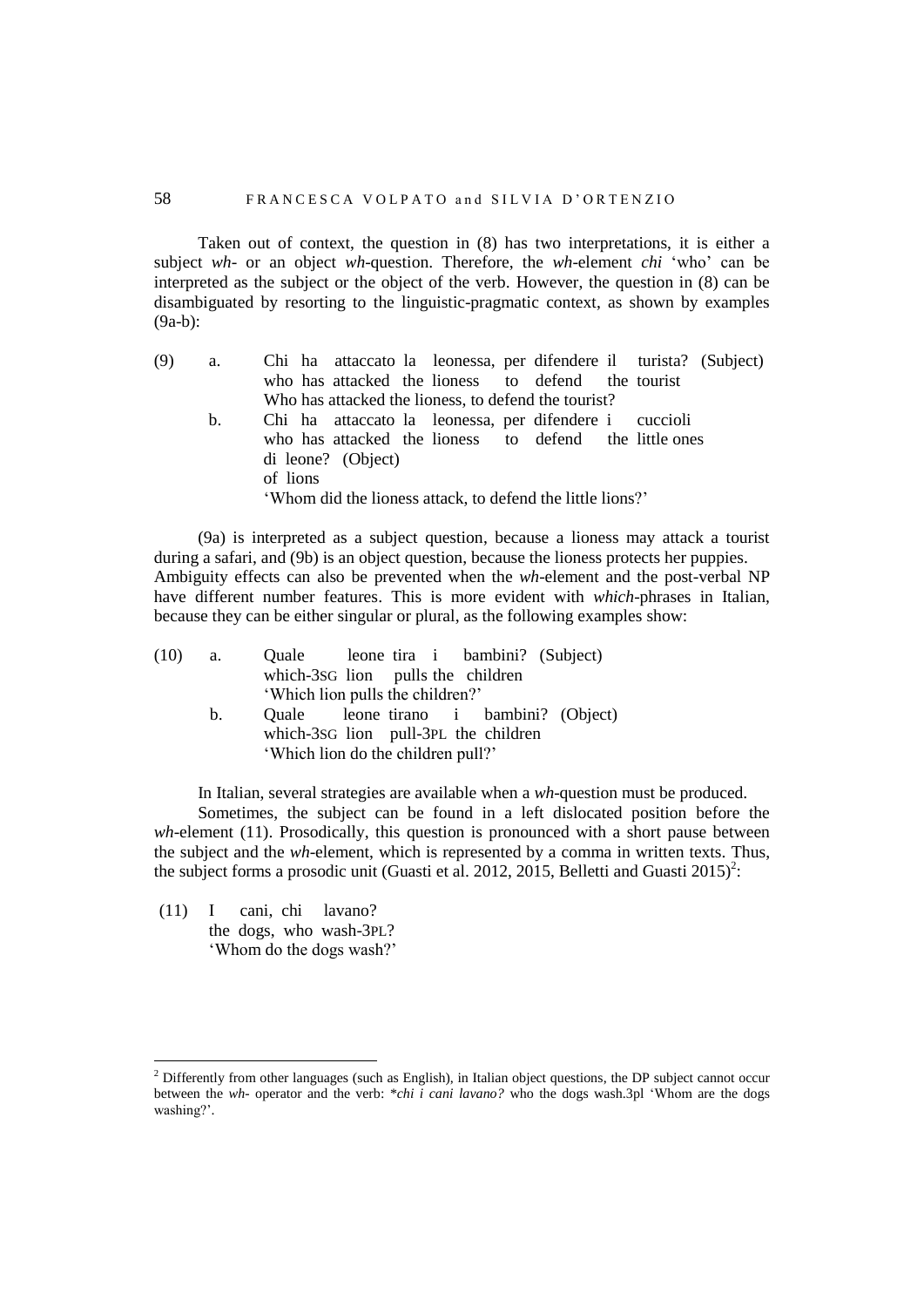Since Italian is a *pro-drop* language<sup>3</sup>, it is possible to utter a *wh*-question with a null subject if the pragmatic conditions are met (12a). Moreover, it is obligatory to resort to a null subject with first and second person (12b):

| (12) | а.          | Chi lavano (i gatti)?    |
|------|-------------|--------------------------|
|      |             | who wash-3PL (the cats)  |
|      |             | 'Whom do the cats wash?' |
|      | $h_{\cdot}$ | Chi (tu) guardi?         |
|      |             | who (you) look-2sG       |
|      |             | 'Whom do you look at?'   |

Italian spoken language also allows the possibility to express a *wh*-question by resorting to a cleft structure as in  $(13)^4$ . In this structure, the subject can occur in either pre-verbal or post-verbal position. This last condition is considered more natural (Belletti and Guasti 2015).

(13) Chi è che (i cani) lavano (i cani)? who is that (the dogs) wash-3PL (the dogs) 'Whom are the dogs washing?'

 $\overline{a}$ 

### **3. Studies on the acquisition of** *wh-***questions in populations with hearing loss and with typical language development**

Previous studies on the acquisition of *wh*-questions in Italian have pointed out that children master *wh*-questions with *cosa* (what) or subject *chi* (who) and characterized by the presence of irreversible verbs starting from the age of 2;0, age at which the adjacency requirement between the *wh*-element and the verb is also set properly (Guasti 1996, De Vincenzi 1999).

Later studies investigating the comprehension and production of subject and object *wh*-questions introduced by *chi* 'who' and *quale +* NP 'which' and including reversible verbs (De Vincenzi et al. 1999, Guasti et al. 2014, Del Puppo et al. 2016) have shown that 5;0-year-old children show an asymmetry between subject and object *wh*-questions, namely the former are more easier than the latter. This asymmetry is less evident in 10 to 11-year-old children, who show 80% of accurateness in the production of object *wh*-questions. Furthermore, children showed an asymmetry between *who* and *which +* NP questions, the latter being harder than the former (De Vincenzi et al. 1999). Guasti et al.

<sup>&</sup>lt;sup>3</sup> *Pro* subjects are found in certain languages, since they are not universal properties. In Italian the use of a *pro* subject is allowed by the richness of the verb inflection, through which is possible to identify an empty category in the subject position (Haegeman 1994).

<sup>&</sup>lt;sup>4</sup> Poletto (1993) observes that in standard Italian the cleft structure is limited to certain pragmatic contexts (e.g. when the interrogation is on a well-known set of objects or in echo contexts). However, in the northern variety of Italian, the cleft structure does not require any presupposition and is commonly used in spoken language.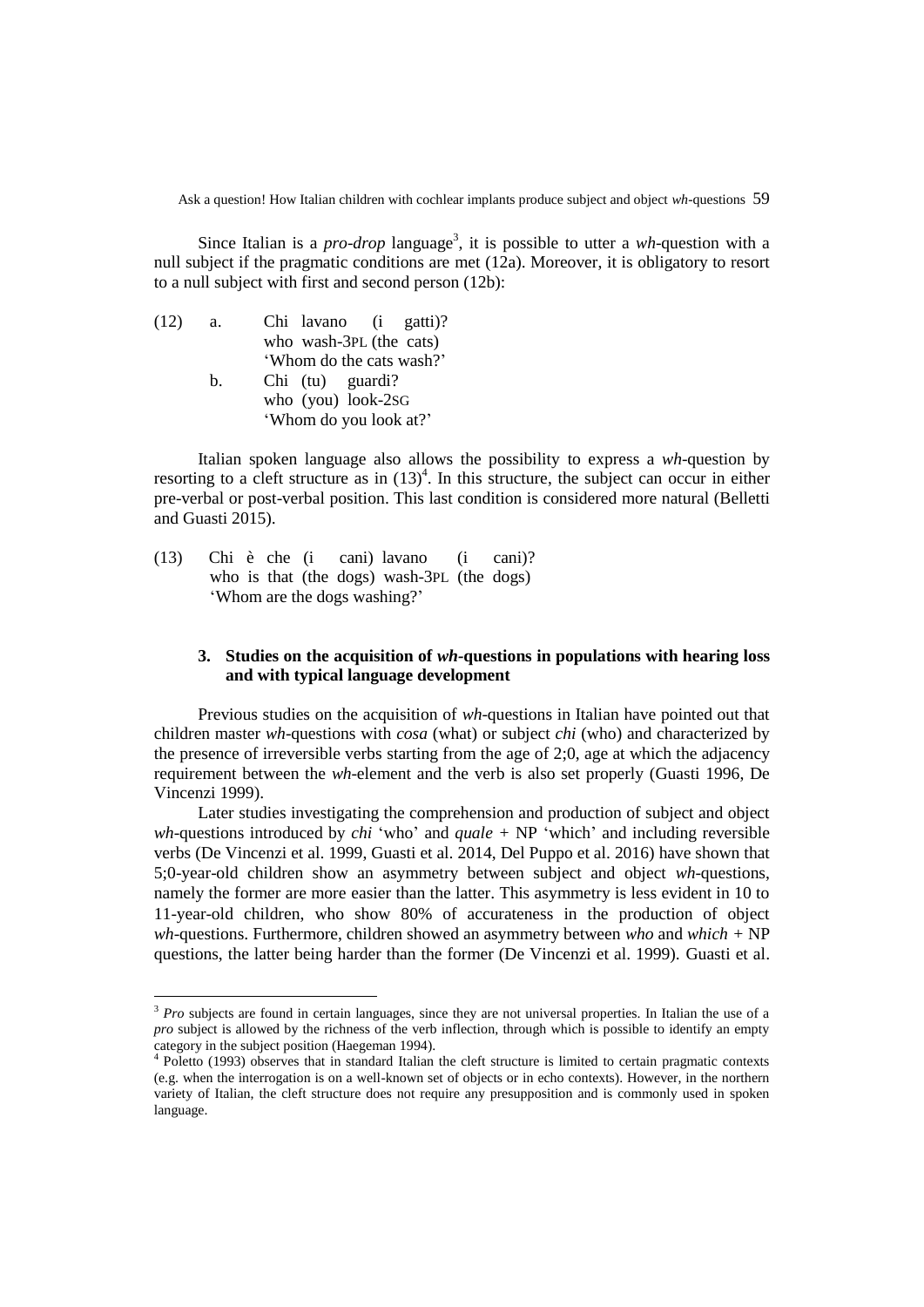(2012) investigated the production of *wh-*questions in a group of 35 young children aged 4-to-5 years and found that they produce high percentages of subject questions (88% *who*-questions; 80% *which*-questions), but the percentage of object questions is lower (71% and 73%, respectively). Even at an older age (6;0-9;0 years), object questions show lower percentages of occurrence than subject questions (Del Puppo et al. 2016). In adults' production, *wh-*questions introduced by *who* are almost at ceiling (98% for subject questions and 93,5% for object questions), while for *which-*questions lower percentages of accuracy are observed (83% for subject questions and 85% for object questions). Various strategies are adopted when object questions are targeted, all of which are correct and appropriate for the context. Beyond the structure with the post-verbal subject, the structure with left-dislocation of the subject and with a null-subject are employed (Guasti et al. 2012).

In populations with hearing impairment, the acquisition of *wh-*questions is delayed since they have difficulties understanding and producing complex syntactic structures containing long-distance dependencies. Several studies on children with hearing loss and fitted with HAs or CIs have pointed out lower performances of this population compared with the performance of typically developing (TD) children (English: Quigley et al. 1974; German: Ruigendijk and Friedmann 2017, Penke and Wimmer 2018; Hebrew: Friedmann and Szterman 2011; Palestinian-Arabic: Friedmann and Haddad-Hanna 2014; Italian: Volpato and D'Ortenzio 2017). However, children with hearing loss show the typical asymmetries between subject and object questions, namely the former structures are more preserved than the latter, and between *who-* and *which-*questions, i.e. subject and object *who*-questions are easier than subject and object *which*-questions.

Volpato and D'Ortenzio (2017) carried out a pilot study on the production of *who* and *which +* NP questions in a group of 8 Italian-speaking children fitted with CIs. The experimental group (CI group) was compared with a control group composed of children with NH matched on similar chronological age. In this study, only raw proportions of target sentences are presented, from which a similar trend appears to occur in the sentences produced by children with hearing impairment and children with NH. In both groups, the proportion of target subject questions is higher than that of object *wh*-questions, and the proportion of *who* questions is higher than that of *which* + NP questions. As pointed out by previous studies, high individual variability between participants is observed, namely for some of them the number of target *wh*-questions was similar to their NH peers, while some participants still show a problematic production of these structures. In particular, children with CIs produced more ungrammatical sentences than controls (CI: 0,15; NH: 0,07).

### **4. The experiment**

In this section, the experimental and the control groups, the task for the elicitation of *wh*-questions (Guasti et al. 2012), and the response coding will be described.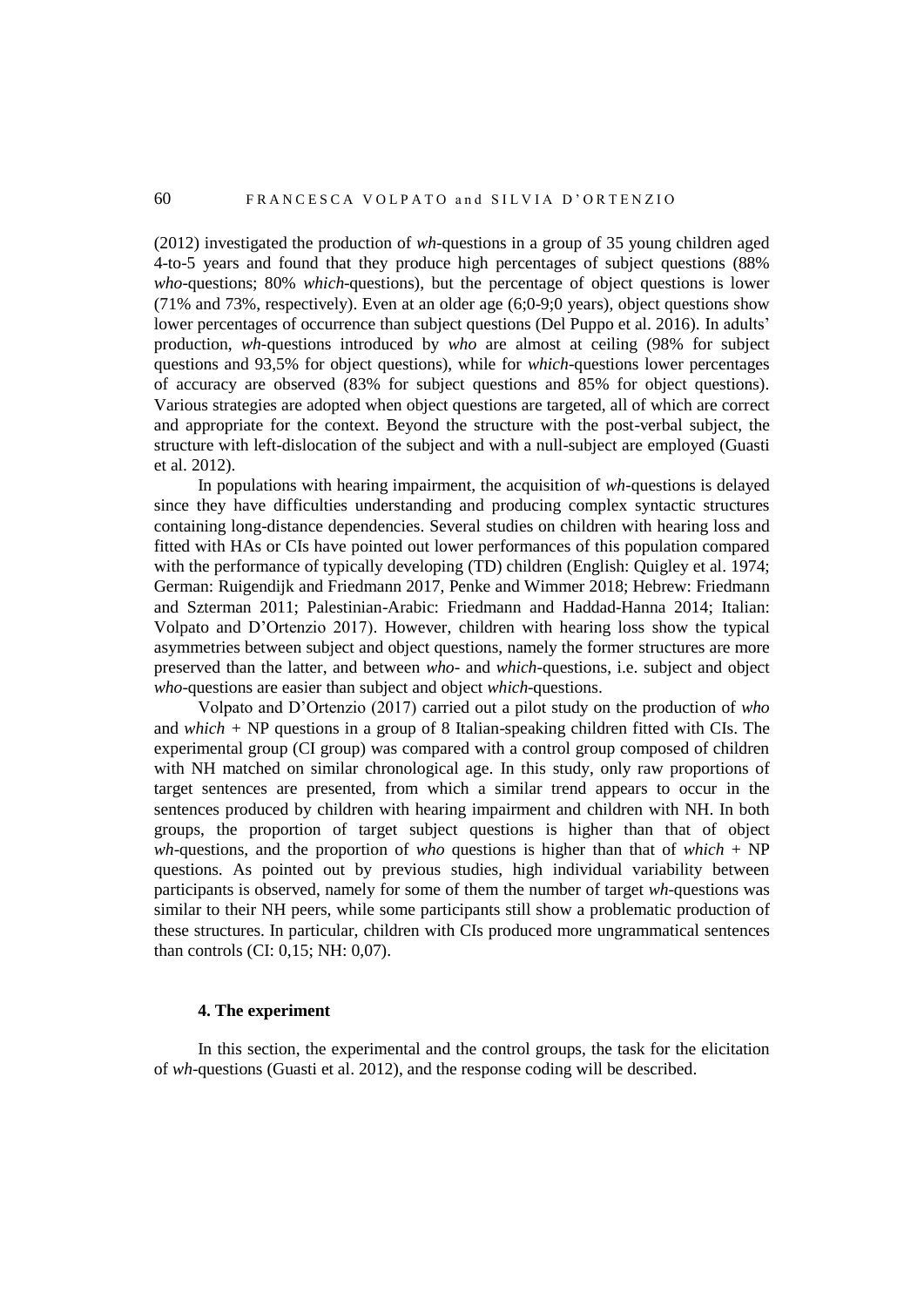#### **4.1 Participants**

The experimental group is composed of 13 children with prelingual hearing impairment and fitted with a CI (CI group) ranging in age from 7;5 and 13;10 (mean age: 9;4). Twelve participants suffer from bilateral sensorineural hearing loss, and one from bilateral mixed hearing loss. The participants were born to hearing parents and are hearing impaired since birth. They were diagnosed and fitted with hearing aids (HAs) in a period comprised between birth and 3;6 years. The participants received the CI between 0;7 and 7;8 years, therefore their experience with the CI varies between 1;2 and 10;9 years. Only one participant receives a monaural stimulation through a CI. Twelve participants are binaurally stimulated, since they are fitted with a CI and a contralateral HA or a CI. The participants have only been exposed to oral language. Seven participants follow a speech therapy, while six participants have recently stopped it. All participants have been trained orally. None of them knows or uses any sign language. The participants come from several regions of Italy. The participants were selected and tested at the Ear-Nose-Throat Clinic (ENT Clinic, henceforth), Department of Neurosciences, University of Padua.

The following table summarises personal and clinical data of the CI group:

|              | $CS =$ contralateral stimulation; $ST =$ speech therapy; $SN =$ sensorineural; $M =$ mixed). |            |                 |                 |                 |                           |                  |                |                |                                   |
|--------------|----------------------------------------------------------------------------------------------|------------|-----------------|-----------------|-----------------|---------------------------|------------------|----------------|----------------|-----------------------------------|
| ID           | Age                                                                                          | HL<br>type | Age<br>of<br>HA | Age<br>of<br>CI | Length<br>of HE | Length<br>of use<br>of CI | Type of S        | $\mathbf{CS}$  | ST             | Area of<br>provenance<br>in Italy |
| EN           | 7:5                                                                                          | SΝ         | birth           | 0:7             | 7:5             | 6:10                      | <b>Bilateral</b> | CI             | No             | North                             |
| $\bf CO$     | 8:4                                                                                          | SΝ         | *               | 1:1             | $\ast$          | 7:3                       | <b>Bilateral</b> | CI             | No             | North                             |
| AT           | 9:0                                                                                          | <b>SN</b>  | 3:6             | 6:10            | 5;6             | 2:2                       | <b>Bilateral</b> | HA             | Yes            | North                             |
| <b>MM</b>    | 9:9                                                                                          | SΝ         | 0:6             | 2:8             | 9:3             | 7:1                       | <b>Bilateral</b> | CI             | Yes            | North                             |
| FZ           | 10:10                                                                                        | М          | 2:6             | 5:7             | 8:4             | 5:3                       | <b>Bilateral</b> | HA             | No             | Central                           |
| $\mathbf{R}$ | 9:10                                                                                         | <b>SN</b>  | *               | 7:8             | $\ast$          | 2:2                       | <b>Bilateral</b> | HA             | No             | North                             |
| SV           | 7:8                                                                                          | SN         | $\ast$          | 1:2             | $\ast$          | 6:6                       | <b>Bilateral</b> | CI             | Yes            | North                             |
| VZ           | 7:10                                                                                         | SΝ         | 0:2             | 1:6             | 7:8             | 6:4                       | Monolateral      | N <sub>0</sub> | N <sub>0</sub> | North                             |
| <b>MS</b>    | 10:0                                                                                         | SΝ         | 0:5             | 1:2             | 9:7             | 8:10                      | <b>Bilateral</b> | HA             | Yes            | North                             |
| <b>NV</b>    | 8:1                                                                                          | <b>SN</b>  | 0:4             | 2:7             | 7:9             | 5:6                       | <b>Bilateral</b> | CI             | Yes            | North                             |
| <b>FP</b>    | 13:10                                                                                        | <b>SN</b>  | $\ast$          | 3:1             | $\ast$          | 10:9                      | Bilateral        | <b>CI</b>      | Yes            | Central                           |
| ER           | 8:6                                                                                          | SΝ         | 0:6             | 0:11            | 8:0             | 7:7                       | <b>Bilateral</b> | CI             | N <sub>0</sub> | Central                           |
| AM           | 12:8                                                                                         | <b>SN</b>  | 3:0             | 4:6             | 9:8             | 8:2                       | Monolateral      | No             | Yes            | North                             |

**Table 1.** Personal and clinical data of the CI participants. The "\*" marks that some data are missing  $(HL = \text{hearing loss}; CI = \text{cochlear implant}; HA = \text{hearing aid}; HE = \text{hearing experience}; S = \text{stimulation};$ 

The results of the children fitted with CIs were compared with those of 13 typically developing normal hearing children of comparable chronological age (NH group). NH children ranged in age from 7;0 to 13;3 years (mean age: 9;3) and came from several regions Italy. The following table presents the main data about the NH group: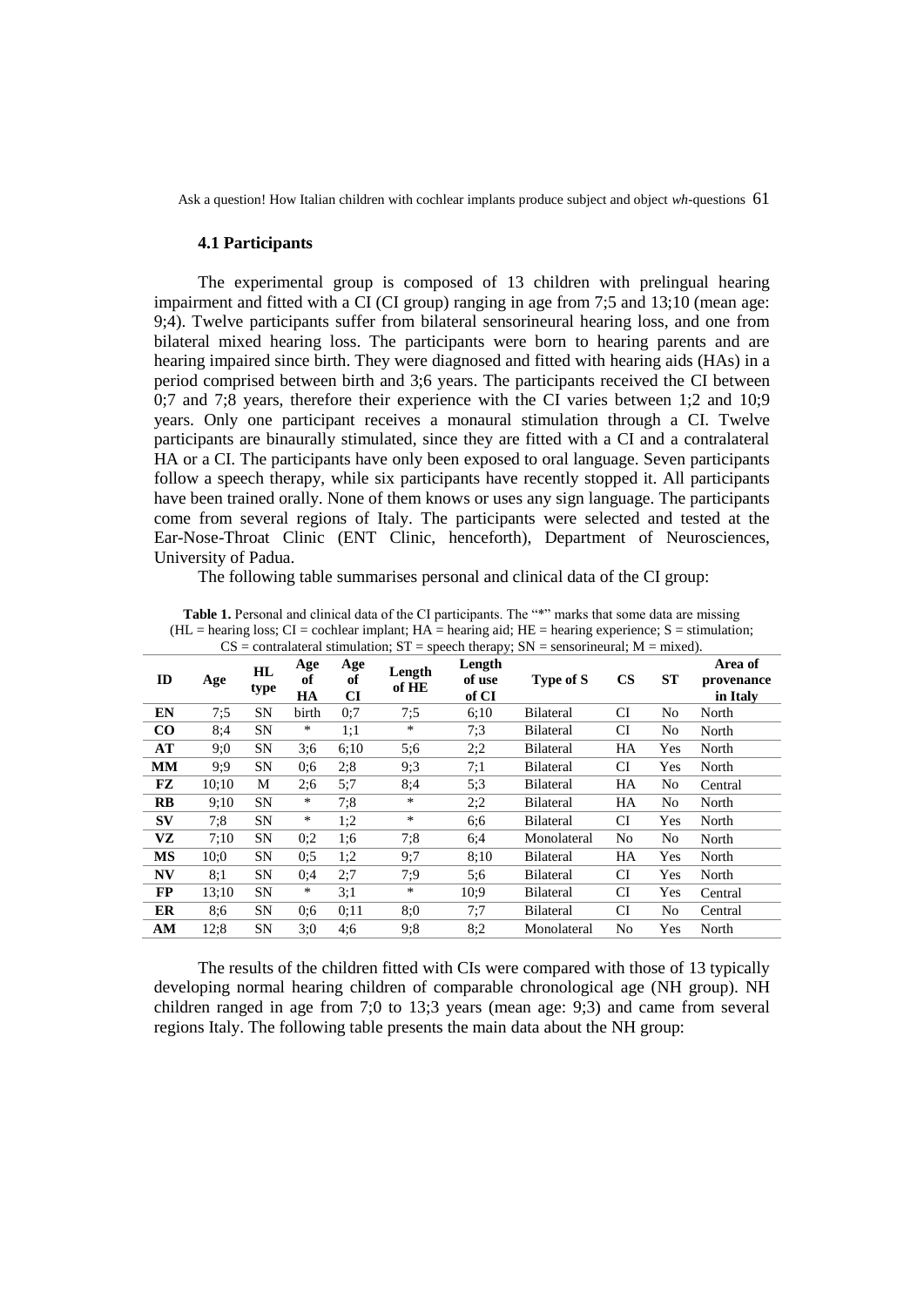| ID        | Age   | Area of provenance<br>in Italy |
|-----------|-------|--------------------------------|
| GM        | 9;6   | South                          |
| CL        | 7:0   | North                          |
| SА        | 10;11 | North                          |
| AΟ        | 7:10  | North                          |
| AR        | 7:2   | North                          |
| PN        | 9:5   | North                          |
| NL        | 7:1   | North                          |
| AI.       | 9:11  | North                          |
| GD        | 13;3  | Central                        |
| <b>AD</b> | 8:3   | Central                        |
| FV        | 9;7   | Central                        |
| SВ        | 7:10  | Central                        |
| FS        | 12:1  | Central                        |

**Table 2.** Personal data of the NH participants.

## **4.2 The task for the elicitation of** *wh***-questions**

The participants were administered the elicited production task developed by Guasti et al. (2012). The test includes 24 items, investigating the use of subject and object *who* and *which* questions, with six items for each condition. The four conditions are summarised in the following table.

| <b>Table 3.</b> Experimental design: conditions |            |                              |  |  |  |
|-------------------------------------------------|------------|------------------------------|--|--|--|
| <b>Question type</b>                            | Wh-element | Test items                   |  |  |  |
|                                                 |            | chi acchiappa gli gnomi?     |  |  |  |
|                                                 | Who        | who catches the gnomes?      |  |  |  |
| <b>Subject</b>                                  |            | quale gatto lava le scimmie? |  |  |  |
|                                                 | Which      | which cat washes the apes?   |  |  |  |
|                                                 |            | chi sporcano gli elefanti?   |  |  |  |
|                                                 | Who        | who the elephants dirty?     |  |  |  |
| Object                                          |            | quale cane leccano i gatti?  |  |  |  |
|                                                 | Which      | which dog do the cats lick?  |  |  |  |

For this task, 18 transitive reversible verbs, such as *bite*, *dirty*, *wash*, were used. The use of transitive reversible verbs prevents the child from deriving the meaning of the sentence by relying on semantic or pragmatic cues, since being semantically reversible, these verbs can be compatible with both nouns as agents and patients. *Who*-subject questions always contain a singular verb, and *who*-object questions contain a plural verb. The following picture shows an example of an item used for the elicitation of a subject *who*-question: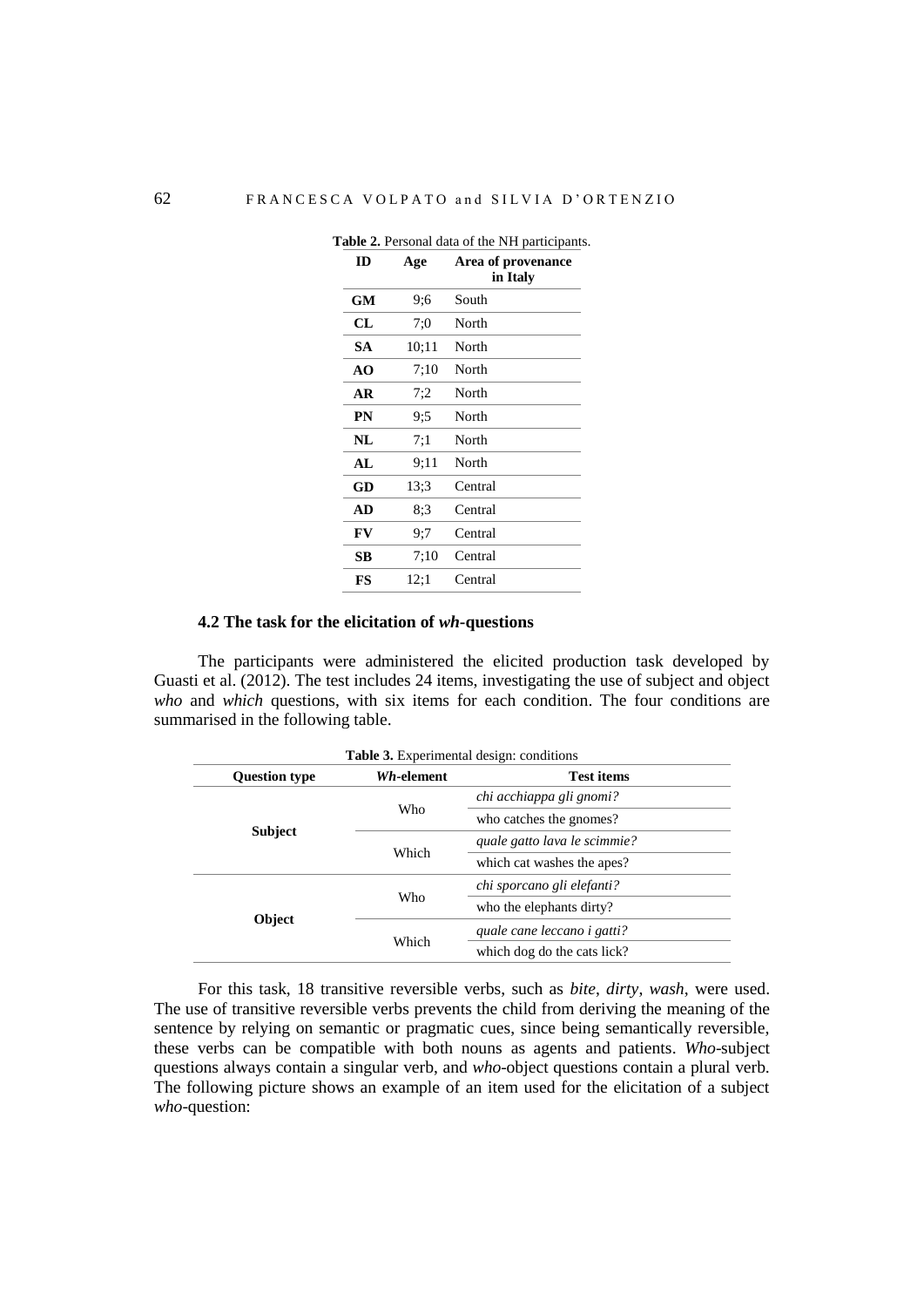

**Fig. 1.** Picture eliciting a subject who-question

When fig.1 was shown to the participant, the experimenter described the picture 'Someone catches the ghosts. Ask your mum/dad who'. The target sentence was 'Who catches the ghosts?'.

As for *which*-questions, three items eliciting subject questions have singular verbs (Which cook greets the football players?) and three contain a plural verb (Which witches wet the man?); three object questions have singular verbs (Which cows does the horse chase?) and three have a plural verb (Which child do the smurfs dream of?).



**Fig. 2.** Picture eliciting a subject which-question

For the item in fig. 2, the picture on the left was shown first, and the experimenter introduced the characters 'There are a cook with a blue apron, a cook with a red one, and two football players'. When the picture on the right appeared, the experimenter described it 'One of the cooks greets the football players. Ask your mum/dad which cook.'. The expected answer was "Which cook greets the football players?".

The participants were assessed in a quiet room of the ENT Clinic. While in Guasti et al. (2012, 2015), the participants heard the stimuli by a recorded voice and then they were asked to ask a question to a puppet, for this study all participants received the stimuli directly from the experimenter. In this way, hearing impaired children could also rely on lip reading. Before assessing the children with CIs, their voice perception was evaluated by the speech therapists through an audio-perceptual test administered by the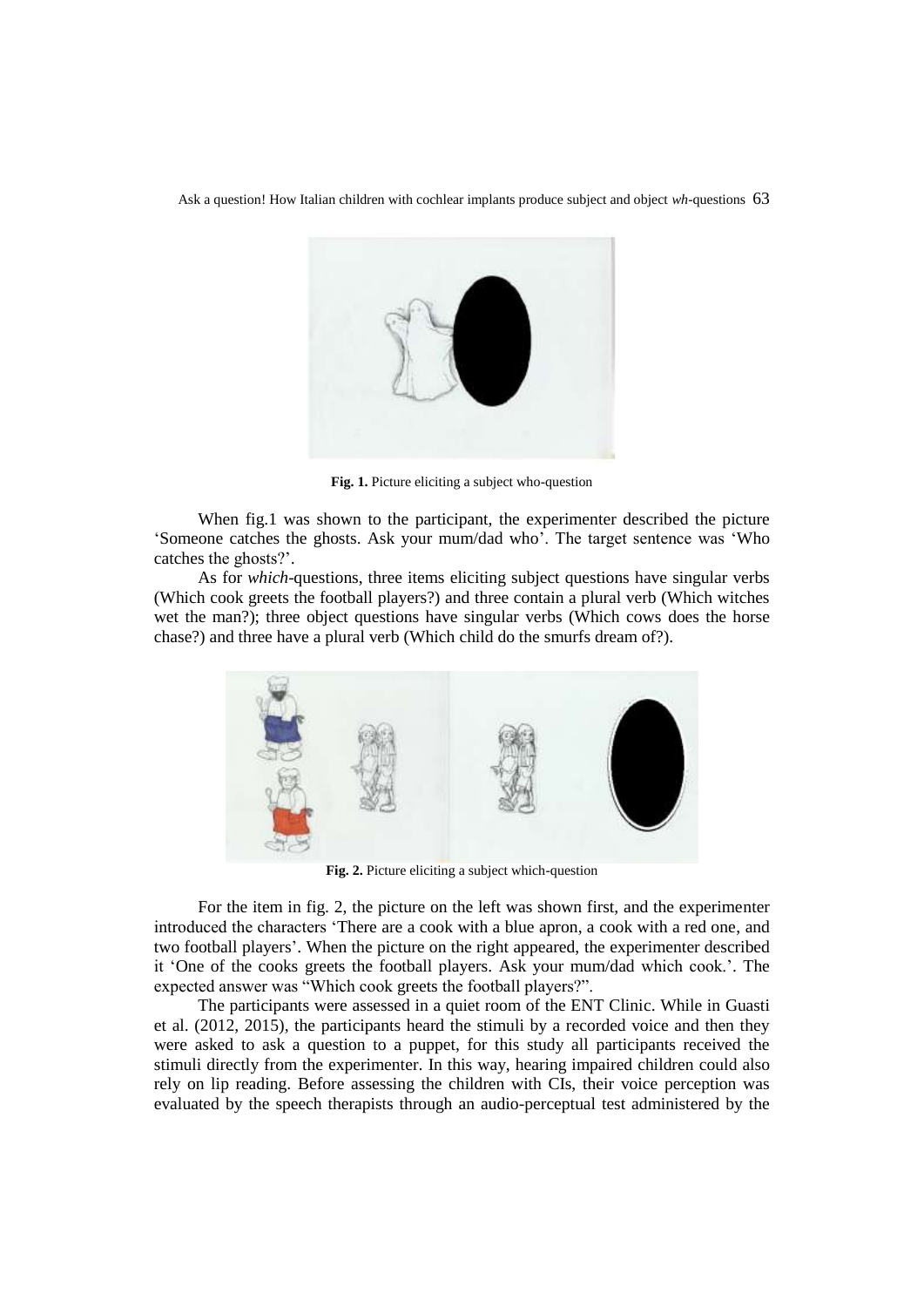speech therapists with conversational tone and their mouth hidden by their hand. Only children who provide a rate of correct answers equal to or higher than 90% were tested on the production of who and which  $+ NP$  questions. The children were asked to ask a question to their parents, who did not know the correct answer and had to guess pretending to be magicians.

The task was presented on a laptop computer screen, and the stimuli were displayed through a Power Point presentation. The questions produced by the participants were audiotaped and transcribed by one of the experimenters.

#### **4.3 Response coding**

This section presents the way in which the participants' responses were coded. Both subject and object who- and which-questions were considered correct when they showed the word order Wh V NP (14) or when a cleft structure was produced (15):

| (14) | a. | Chi acchiappa i fantasmi? (Subject question)     |
|------|----|--------------------------------------------------|
|      |    | who catch-3sG the ghosts                         |
|      |    | 'Who catches the ghosts?'                        |
|      | b. | Chi colpiscono i bambini? (Object question)      |
|      |    | who hit-3PL the children                         |
|      |    | 'Whom do the children hit?'                      |
| (15) | a. | Quale gatto lava le scimmie (Subject question)   |
|      |    | which-3sG cat wash-3sG the apes                  |
|      |    | 'Which cat washes the apes?'                     |
|      | b. | Quale gatto lavano le scimmie? (Object question) |
|      |    | which-3sG cat wash-3PL the apes                  |
|      |    | 'Which cat do the apes wash?'                    |
|      |    |                                                  |

As for object questions, responses were considered grammatically and pragmatically correct when the subject  $DP$  was topicalized (16), when the subject was not expresses (17), or when a passive *wh*-question was produced (18):

- (16) I bambini, chi colpiscono? the children, who hit-3PL? 'Whom do the children hit?'
- (17) Chi colpiscono? who (they) hit-3SG 'Whom do the children hit?'
- (18) Chi è colpito dai bambini? who is hit by-the children 'Who is hit by the children?'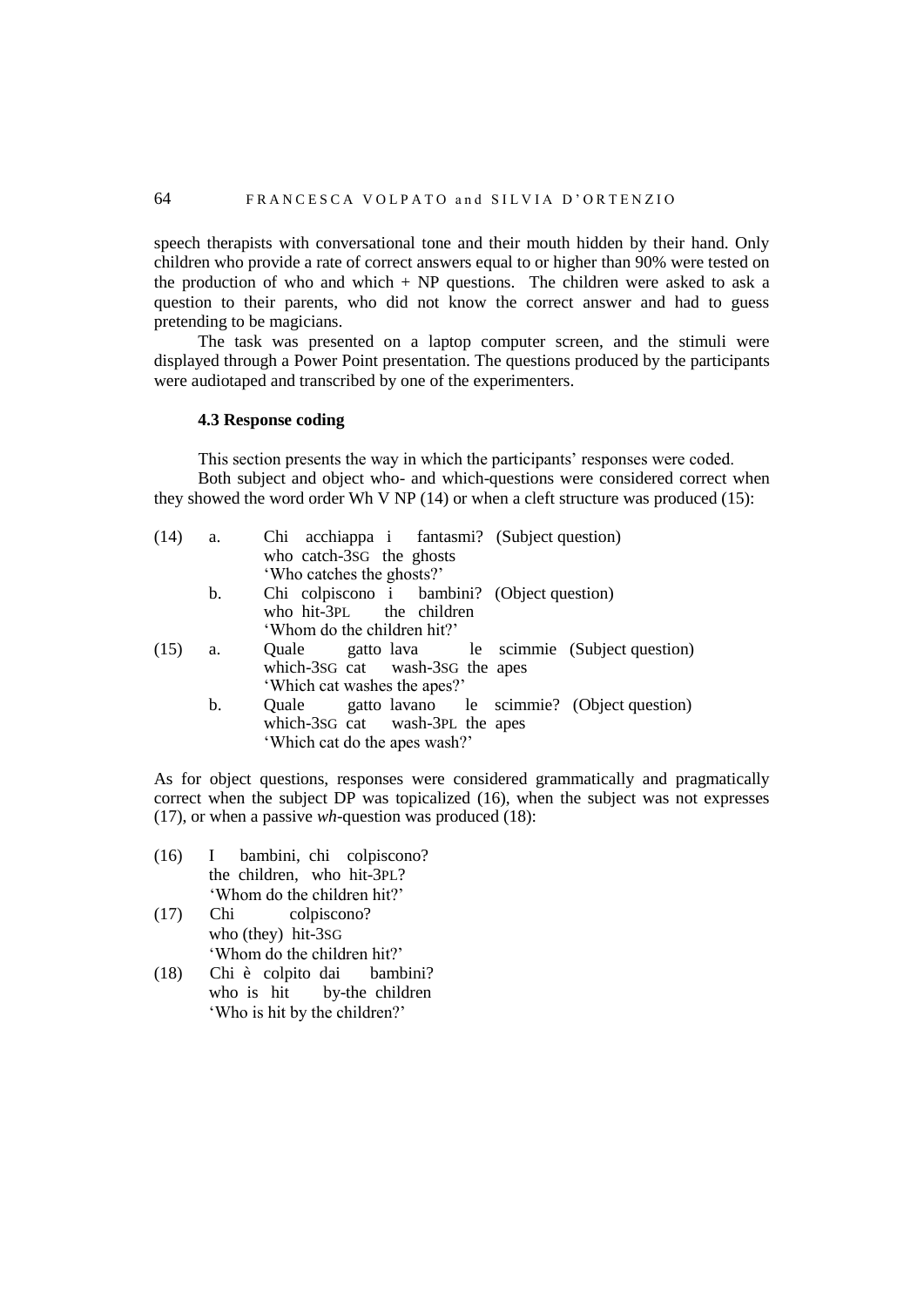Some children produced questions in which the *wh*-element *which* was replaced by *che* "what" (*che* + NP):

(19) Che grilli legano l' ape? what crickets tie-3PL the bee? 'What crickets tie the bee?' TARGET: quali grilli legano l' ape? which crickets tie-3PL the bee 'Which crickets tie the bee?'

Since this strategy is common in Italian in the oral/colloquial language, the response was considered correct.

We analysed as incorrect some questions that were grammatically correct, but pragmatically infelicitous, as for instance sentences targeting a *which*-question, but introduced by the element *who* (20) or questions with thematic roles inversion (21):

(20) I gatti, chi leccano? the cats, who (they) lick-3PL 'The cats, whom do they lick?' TARGET: Quale cane leccano i gatti? which-3SG dog lick-3PL the cats 'Which dog do the cats lick?' (21) Che cuoco salutano i calciatori? what cook greet-3PL the football players 'What cook do the football players greet?' TARGET: Quale cuoco saluta i calciatori? which-3SG cook greets the football players 'Which cook greets the football players?*'*

Other strategies that were coded as incorrect included *in situ wh*-questions (22) and *wh-*questions containing a resumptive clitic pronoun (23):

- (22) La fatina tira quali bambini? the fairy pulls which-3PL children 'The fairy pulls which children?'
- (23) Quale cane i gatti lo stanno leccando? which dog the cats him.CL are licking 'Which dog are the cats licking?'

Some children also produced incomplete or ungrammatical sentences (*quale cuoco?* 'which cook?'). This category includes structures that are not grammatically correct (24), questions containing only the (complex) *wh*-element (25), incomplete sentences (26), and sentences that consists in the repetition of the last part of the stimulus read by the experimenter (27):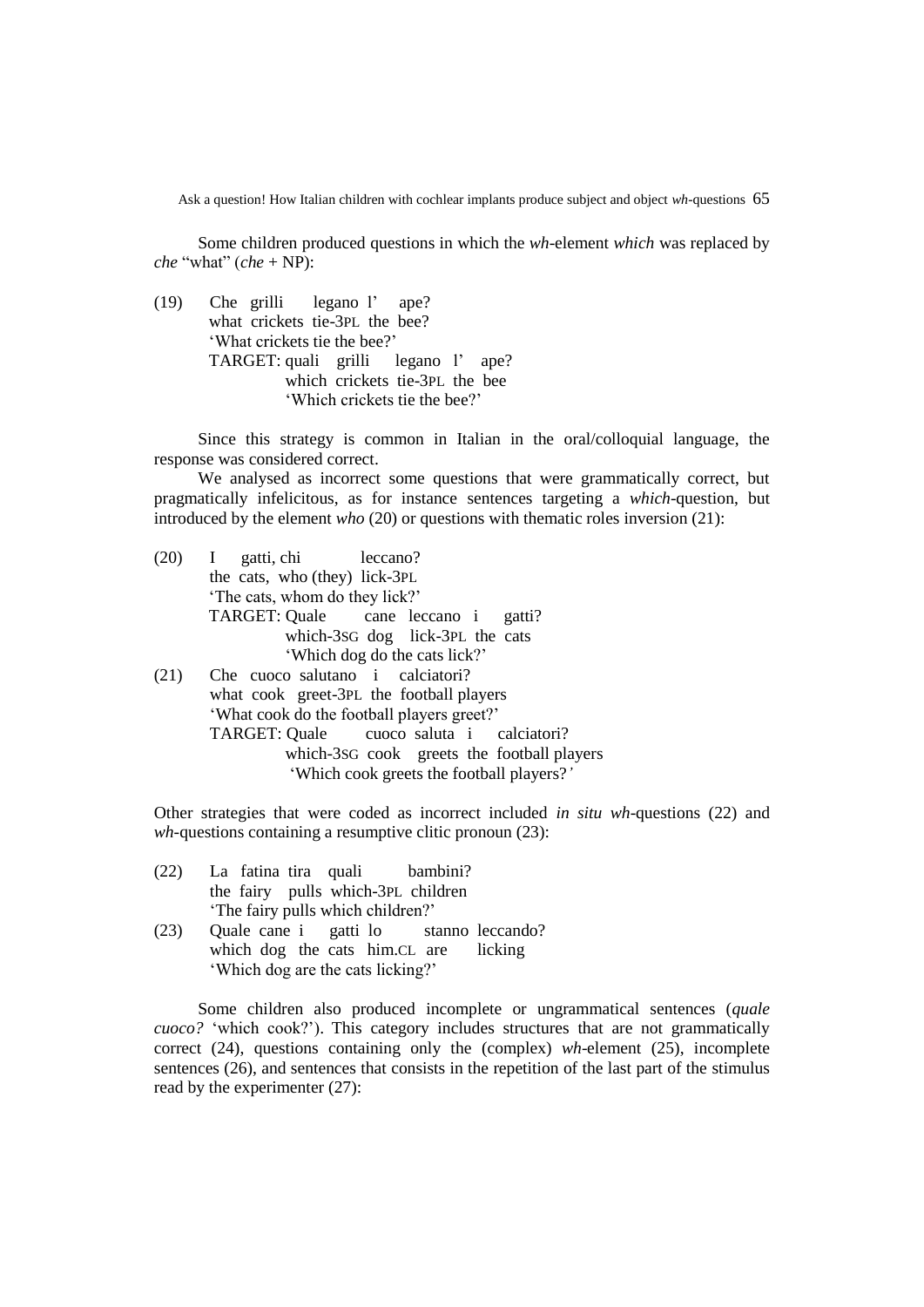| (24) | Quali cavalli insegue i leoni?                     |  |
|------|----------------------------------------------------|--|
|      | which-PL horses follow-3sG the lions               |  |
|      | 'Which horses follows the lions?'                  |  |
|      | $(25)$ Quale cuoco?                                |  |
|      | which cook                                         |  |
|      | 'Which cook?'                                      |  |
|      | $(26)$ Un bambino fa qualcosa                      |  |
|      | a child do-3sG something                           |  |
|      | 'A child makes something '                         |  |
|      | Oualcuno acchianna i fantasmi chi<br>$\rightarrow$ |  |

(27) Qualcuno acchiappa i fantasmi, chi è? someone catch-3SG the ghosts who is 'Someone catches the ghosts, who is it?'

### **5. Results**

 $\overline{a}$ 

The following table shows the number and raw proportion of correct responses provided by each group in each condition:

|              |              |         | СI   |           | <b>NH</b> |      |           |  |
|--------------|--------------|---------|------|-----------|-----------|------|-----------|--|
|              |              | No.     | Mean | <b>SD</b> | No.       | Mean | <b>SD</b> |  |
|              | SQ           | 61/72   | 0.85 | 0.36      | 67/72     | 0.93 | 0.26      |  |
| <b>WHO</b>   | <sub>O</sub> | 58/72   | 0.81 | 0.40      | 59/72     | 0.82 | 0.39      |  |
|              | SQ           | 55/72   | 0.76 | 0.43      | 63/72     | 0.88 | 0.33      |  |
| <b>WHICH</b> | $00\,$       | 44/72   | 0.61 | 0.49      | 56/72     | 0.78 | 0.42      |  |
| <b>TOTAL</b> |              | 218/288 | 0.76 |           | 245/288   | 0.85 |           |  |

**Table 4.** Number (No.), proportion of raw scores (Mean), and standard deviation (SD) of correct responses  $f(x) = \frac{\partial f}{\partial x}$  exeup (SQ = oubject question; OQ =

Given the categorical (dichotomic) nature of the collected data, repeated measure logistic regression analyses in a mixed model were carried out in which a model including the predictor is contrasted against a model without it using a  $\chi^2$ -test (Jaeger, 2008). All analyses were carried out using the statistical software R (R Development Core Team 2018, R Version  $3.5.0$ <sup>5</sup>. First, an analysis was carried out in which the independent fixed factors were GROUP (CI vs. NH), SENTENCE TYPE (Subject

<sup>&</sup>lt;sup>5</sup> In much psycholinguistic research, ANOVAs have been frequently used for the analysis of categorical data. However, as pointed out by Dixon (2008) and Jaeger (2008), the use of ANOVAs for categorical outcomes can lead to incorrect interpretations of results and the use of mixed logit models is more reliable. The advantage of using such models is twofold. On the one hand, they overcome the problems arising from the use of accuracy data transformed into proportions, which causes a loss of information as for the number of observations that contribute to the proportion (Baayen 2008). On the other hand, also random subject and item effects are included in the model (Baayen et al. 2008, Jaeger 2008), thus allowing simultaneous analyses of both experimental fixed effects and individual and/or item (random) differences associated with them. Gelman and Hill (2007) pointed out that mixed models are robust against normality violations.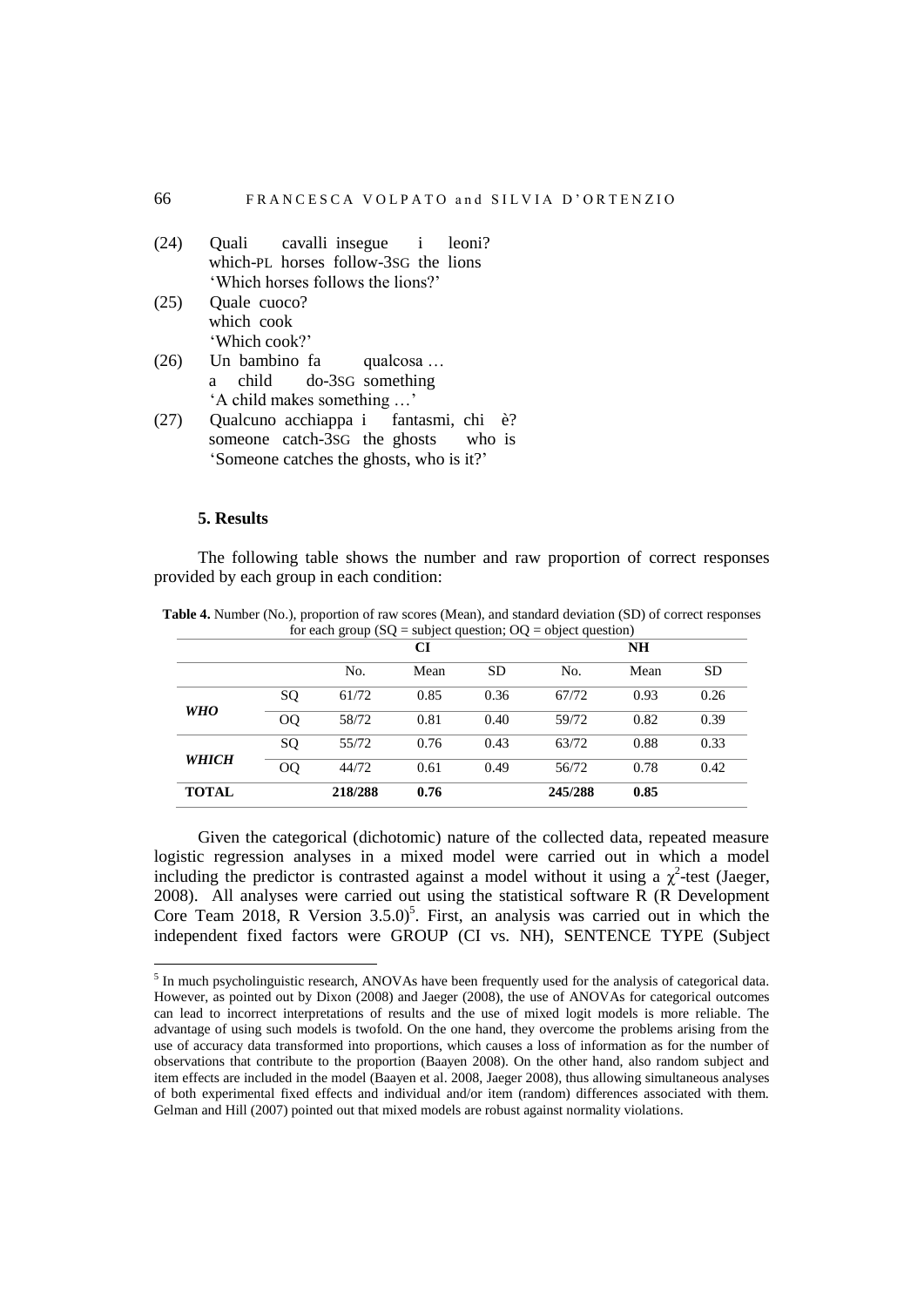Questions vs. Object Questions), and *WH*-OPERATOR (Who vs. Which). Response ACCURACY was the dependent variable. Random factors were SUBJECT and ITEM. The variable GROUP did not contribute to the fit of the model  $(\chi^2(1) = 1.7811, p < .182)$ . Hence only the SENTENCE TYPE and *WH*-OPERATOR variables were considered. Estimated coefficients, standard errors, Z-values and associated p-values for the SENTENCE TYPE and *WH*-OPERATOR factors are summarized in Table 5:

| <b>Table 5.</b> Estimated coefficients, standard cribis,<br>Z-values and associated p-values for the sentence type and wh-operator factors |                 |        |       |            |  |  |  |  |
|--------------------------------------------------------------------------------------------------------------------------------------------|-----------------|--------|-------|------------|--|--|--|--|
|                                                                                                                                            | <b>Estimate</b> | SE.    |       |            |  |  |  |  |
| Who-Which: who                                                                                                                             | 0.8217          | 0.2562 | 3.207 | $p = .001$ |  |  |  |  |

Subj-Obj: subj 0.8831 0.2574 3.431 p < .001

**Table 5.** Estimated coefficients, standard errors,

Overall, as indicated by the coefficients reported in Table 5 an asymmetry between *who*-questions and *which*-questions is observed, namely the former type is significantly more accurate than the latter. In addition, a significant difference is observed between subject questions and object questions, namely the former sentences are more accurate than the latter. By carrying out analyses within each group, we found that within the CI group, a significant asymmetry is found between *who-* and *which-*questions (Wald Z = 2.908,  $p = .004$ ), while the difference between subject and object questions is only marginally significant (Wald  $Z = 1.918$ . p = .055). Within the NH group, no significant difference is observed between *who-* and *which-*questions, whereas a significant difference is observed between subject and object questions (Wald  $Z = 2.545$ , p = .011).

In addition, other analyses were performed, in which the SENTENCE CONDITION factor (subject *who*-questions, object *who*-questions, subject *which*questions, object *which*-questions) was investigated. This variable was found to significantly contribute to the model fitting  $(\chi^2(3) = 15.74, p = .001)$ . Estimated coefficients, standard errors, Z-values and associated p-values for the Sentence Condition factor are summarized in Table 6:

| Z-values and associated p-values for the sentence condition factor |           |        |          |        |  |  |  |
|--------------------------------------------------------------------|-----------|--------|----------|--------|--|--|--|
|                                                                    | Estimate  | SЕ     |          |        |  |  |  |
| <b>OVERALL</b>                                                     |           |        |          |        |  |  |  |
| Subj. Who - Obj. Who                                               | $-0.8095$ | 0.3936 | $-2.057$ | .04    |  |  |  |
| Subj.Who - Subj.Which                                              | $-16.829$ | 0.3809 | $-4.418$ | < 0.01 |  |  |  |
| Subj. Which - Obj. Which                                           | 0.9355    | 0.3351 | 2.792    | .005   |  |  |  |
| Obj.Who - Obj.Which                                                | 0.8733    | 0.3322 | 2.629    | .009   |  |  |  |

Table **6.** Estimated coefficients, standard errors,

By contrasting the 4 different conditions, overall, subject *who* were significantly more accurate than object *who*-questions and subject *which*-questions, subject *which* were significantly more accurate than object *which* questions, and object *who* were significantly more accurate than object *which*.

The same analysis was run within each group. Within the CI group, significant differences were found between subject and object *which-*questions (Wald Z =2.191,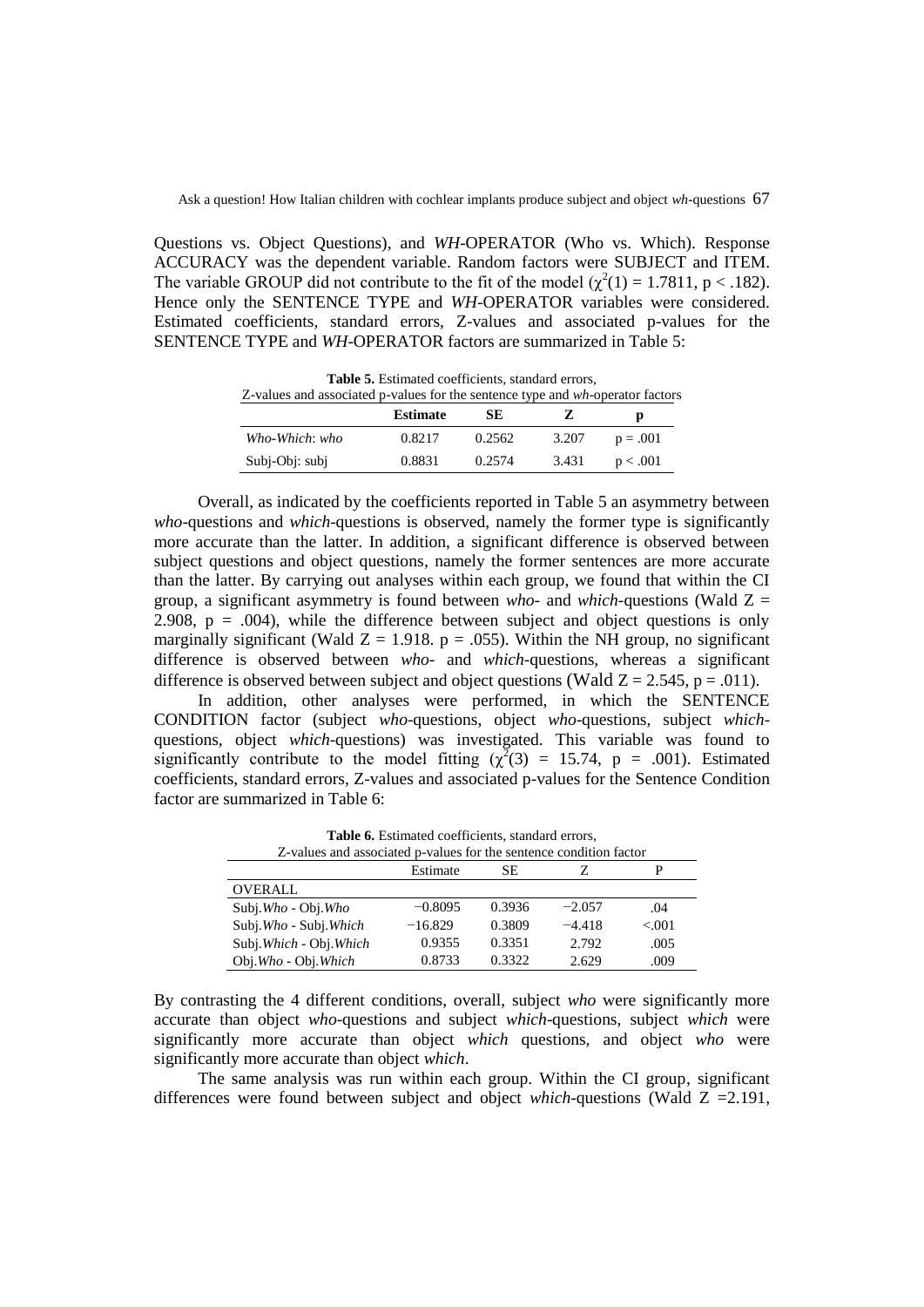p = .028), and between object *who-* and object *which-*questions (Wald Z = 2.817,  $p = .005$ ), but not between subject and object *who*-questions (Wald Z = −0.726, p = .47) and between subject *who*- and subject *which*-questions (Wald  $Z = -1.389$ ,  $p = .165$ ). Within the NH group, a significant difference was only found between subject and object *who*-questions (Wald  $Z = 2.191$ ,  $p = .028$ ), but not when contrasting the other conditions (subject *who* vs. subject *which*, Wald  $Z = -1.288$ ,  $p = .20$ ; subject *which* vs. object *which*, Wald  $Z = 1.677$ ,  $p = 0.093$ ; object *who* vs. object *which*, Wald  $Z = 0.670$ ,  $p = 0.502$ ).

Several strategies were adopted by the participants of each group. Some strategies were grammatical and appropriate in the context, while some others were considered incorrect. The following table summarises the different correct strategies adopted by each group and show the percentages of accuracy when *who-* and *which-*questions were targeted:

|                            | <b>CI</b>  |           |           |           | <b>NH</b>  |           |              |           |  |
|----------------------------|------------|-----------|-----------|-----------|------------|-----------|--------------|-----------|--|
|                            | <b>WHO</b> |           | WHICH     |           | <b>WHO</b> |           | <b>WHICH</b> |           |  |
|                            | SQ         | <b>OQ</b> | <b>SQ</b> | <b>OQ</b> | SQ         | <b>OQ</b> | SQ           | <b>OQ</b> |  |
| $Wh$ V NP                  | 68%        | 44%       | 63%       | 25%       | 74%        | 56%       | 75%          | 46%       |  |
| <b>Topicalized</b>         | 0%         | 22%       | 0%        | 8%        | 0%         | 13%       | 0%           | 3%        |  |
| <b>Cleft</b>               | 15%        | 3%        | 1%        | 3%        | 18%        | 6%        | 0%           | 0%        |  |
| N <sub>0</sub><br>argument | 0%         | 4%        | 0%        | 1%        | 0%         | 6%        | 3%           | 1%        |  |
| <b>Passives</b>            | 0%         | 4%        | 0%        | 14%       | 0%         | 3%        | 0%           | 18%       |  |
| $Che + NP$                 | 0%         | 1%        | 6%        | 8%        | $0\%$      | 0%        | 8%           | 10%       |  |
| Other<br><b>Right</b>      | 1%         | 1%        | 7%        | 1%        | 1%         | 0%        | 1%           | 0%        |  |

Table 7. % of use of the different correct strategies in each group for each question type  $(SQ = subject question; OQ = object question)$ 

The strategy with the highest percentage of occurrence is the production of a question with the *Wh* V NP word order under all sentence conditions. The trend is the same for both groups: subject questions show higher percentages than object questions. The condition with the lowest percentage of occurrence is the object *which*-question, for both groups. However, for the CI group percentages are lower than for the NH group (mean % of occurrence: 50% for CI, 63% for NH).

Cleft sentences are produced at lower percentages than *wh-*questions with a final NP for both groups (mean: 6% for both groups). While this strategy is used by children with CIs when both *who-* and *which-*questions were targeted, NH children used it only with items eliciting *who-*questions.

In the items eliciting object questions, the second strategy adopted by children with CIs consists in the production of topicalized sentences (mean percentage 8%), while NH children used it only in the 4% of productions. For both groups, this strategy is mainly used with *who-*questions.

The strategy involving the presence of the passive voice is preferred in the case of *which-*questions by both groups. In a very low percentage of items, both groups replaced the target forms *who* and *which* with the form *che* + NP '*what* + NP'. This percentage is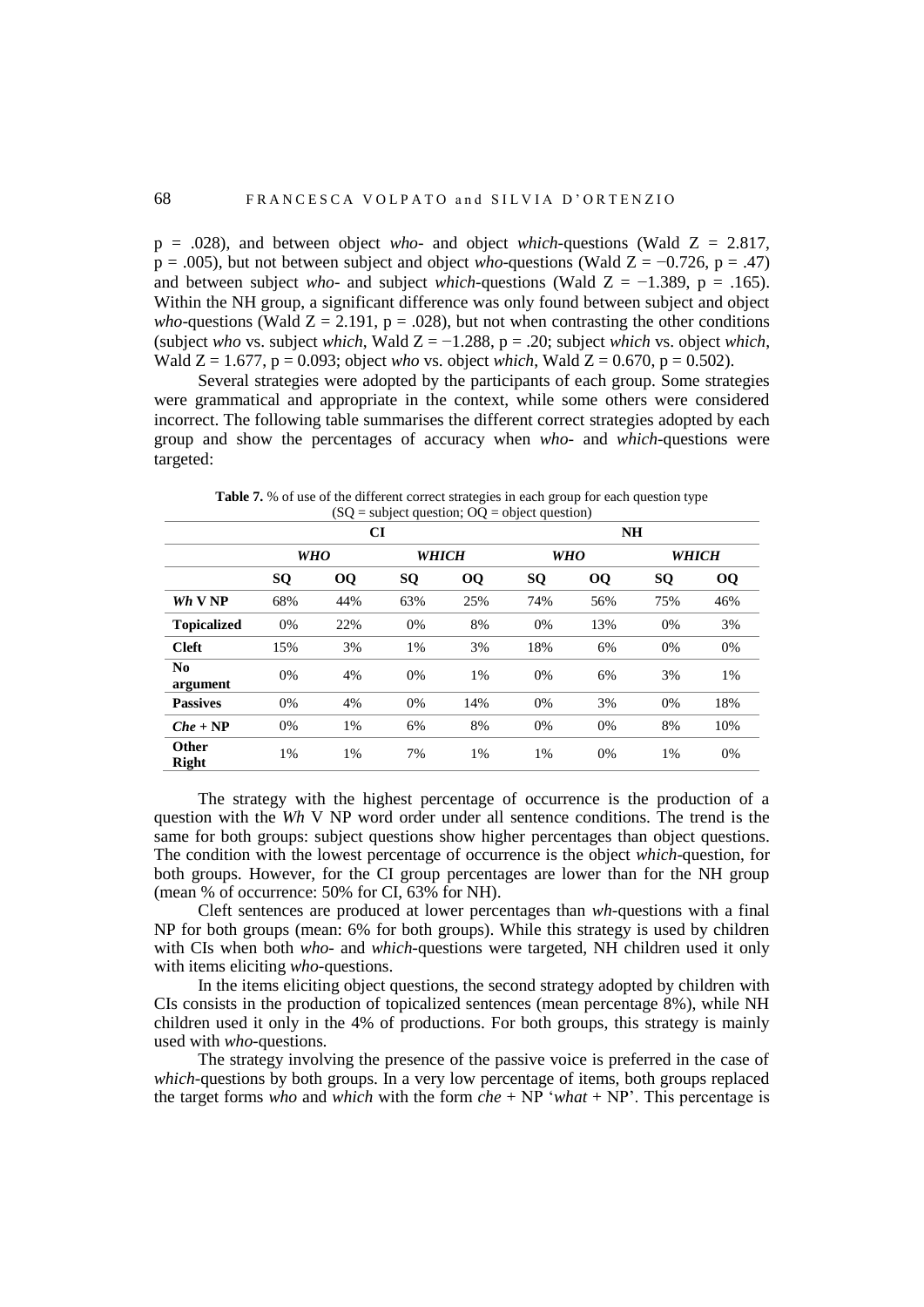slightly higher in the CI group (3%) than in the NH group (1%). While in the former group, this strategy is found in all conditions, in the latter group, it is only found in the subject questions.

By running a between-group analysis in the use of the various correct answering strategies, no significant difference has been found between CI and NH children. In the following table the different incorrect strategies adopted by each group are summarised when *who-* and *which-*questions were targeted:

|                              | CI         |           |              |           | <b>NH</b>  |    |           |           |  |
|------------------------------|------------|-----------|--------------|-----------|------------|----|-----------|-----------|--|
|                              | <b>WHO</b> |           | <b>WHICH</b> |           | <b>WHO</b> |    |           | WHICH     |  |
|                              | SQ         | <b>OQ</b> | <b>SQ</b>    | <b>OQ</b> | <b>SQ</b>  | 00 | <b>SQ</b> | <b>OQ</b> |  |
| Other wh-                    | 0%         | 0%        | 1%           | 8%        | 6%         | 7% | 7%        | 11%       |  |
| Ungrammatical/<br>uncomplete | 4%         | 4%        | 13%          | 18%       | 1%         | 7% | 6%        | 6%        |  |
| Theta inversion              | 4%         | 1%        | 6%           | 1%        | 0%         | 3% | 0%        | 3%        |  |
| In situ                      | 0%         | 0%        | 0%           | 1%        | 0%         | 0% | 0%        | 0%        |  |
| Clitic pronoun               | 0%         | 0%        | 0%           | 1%        | 0%         | 0% | 0%        | 0%        |  |
| <b>Other strategies</b>      | 7%         | 14%       | 4%           | 8%        | 0%         | 1% | 0%        | 3%        |  |

**Table 8.** % of use of the different incorrect strategies in each group for each question type (SQ = subject question;  $OQ =$  object question)

The type of incorrect production that was most frequent in the CI group is the ungrammatical/incomplete sentence. It was mainly found when *which*-questions were targeted. In the CI group, these productions were significantly higher with items eliciting *which*-questions than *who*-questions ( $p = 0.010$ ). An incorrect strategy that differentiates the two groups is the use of theta-roles inversion. Even though the percentages of occurrence are very low in both groups (mean: 3% in the CI group and 1% in the NH group), in the NH group this strategy is found only with object questions, while in the CI group, it is found especially with items eliciting subject *wh-*questions and to a lower extent in object questions. An incorrect strategy largely used by NH children consists in the production of *wh-*elements different from the target ones (*che bambino sognano i puffi?* 'what child do the smurfs dream?' instead of *quale bambino sognano i puffi?* 'which child do the smurfs dream?'). This strategy is also found in the CI group but in few cases and especially with *which*-questions. For the NH group, it is found under all *wh*-conditions. Despite a difference in performance between NH and CI children, no significant difference is observed between the two groups in any of the incorrect answering strategies.

We also analysed the rate of correct responses produced by participants of the CI group in order to analyse whether participants performed following the same tendencies or a kind of variability was showed within participants.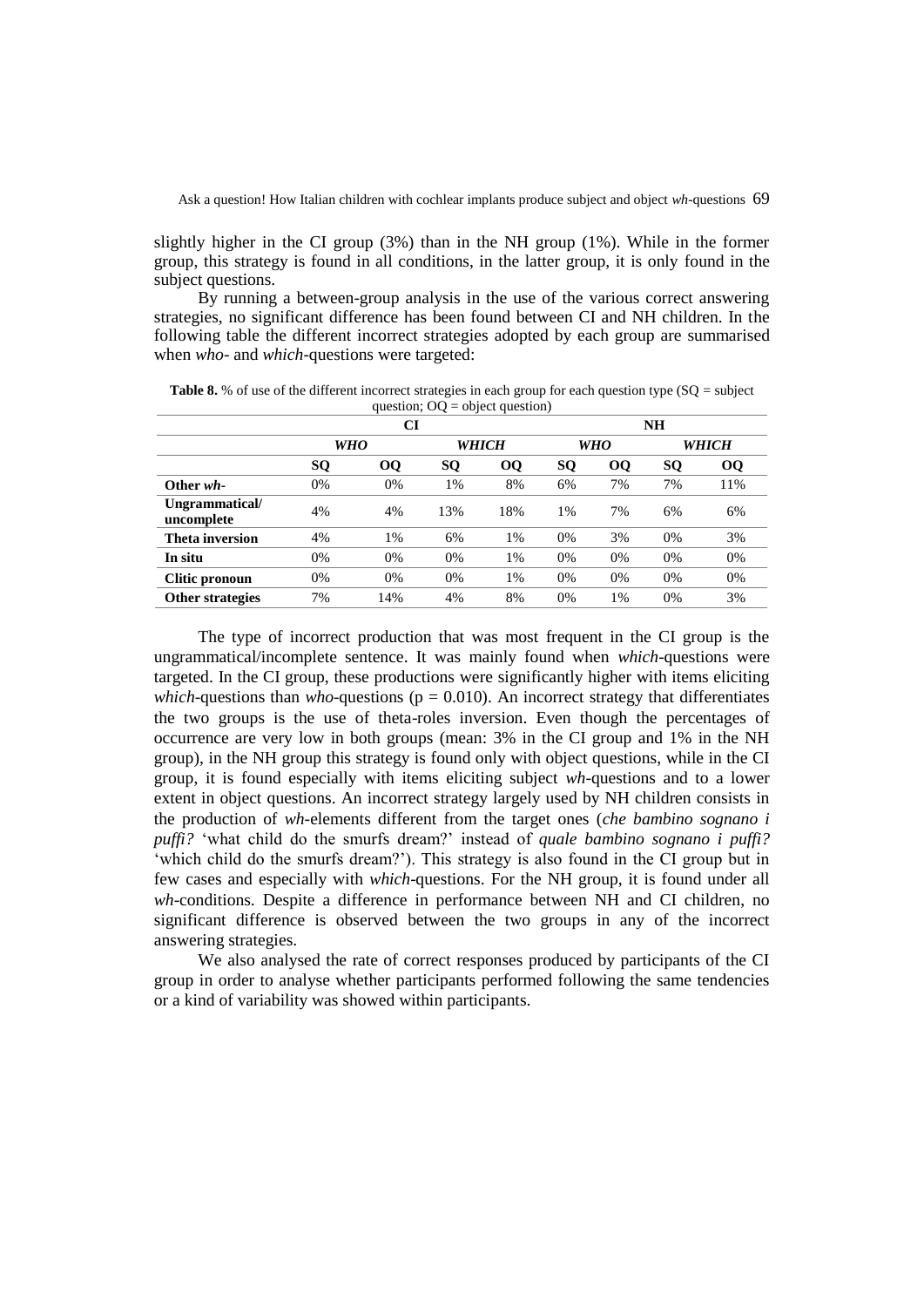| moonly wait, in a<br>$-$ manning and, $\circ$<br>$=$ coemean implime, $\mathbf{H}$<br>$-$ nearing experience, |       |        |       |                 |                 |         |            |         |        |
|---------------------------------------------------------------------------------------------------------------|-------|--------|-------|-----------------|-----------------|---------|------------|---------|--------|
| ID                                                                                                            |       | Age of | Age   | Length<br>of HE | Length          |         | <b>WHO</b> | WHICH   |        |
|                                                                                                               | Age   | HA     | of CI |                 | of use<br>of CI | subject | object     | subject | object |
| EN                                                                                                            | 7:5   | birth  | 0:7   | 7:5             | 6:10            | 50%     | 17%        | 33%     | 33%    |
| $\bf CO$                                                                                                      | 8:4   | $\ast$ | 1;1   | $\ast$          | 7:3             | 50%     | 100%       | 83%     | 67%    |
| AT                                                                                                            | 9:0   | 3:6    | 6;10  | 5:6             | 2:2             | 100%    | 83%        | 100%    | 100%   |
| <b>MM</b>                                                                                                     | 9:9   | 0:6    | 2:8   | 9:3             | 7:1             | 100%    | 100%       | 50%     | 33%    |
| FZ                                                                                                            | 10;10 | 2:6    | 5:7   | 8:4             | 5:3             | 100%    | 100%       | 100%    | 33%    |
| $\mathbf{R}$                                                                                                  | 9:10  | $\ast$ | 7:8   | $\ast$          | 2:2             | 100%    | 67%        | 100%    | 50%    |
| $S_{V}$                                                                                                       | 7:8   | $\ast$ | 1:2   | *               | 6;6             | 100%    | 100%       | 100%    | 83%    |
| VZ                                                                                                            | 7:10  | 0:2    | 1:6   | 7:8             | 6:4             | 100%    | 100%       | 67%     | 67%    |
| <b>MS</b>                                                                                                     | 10:0  | 0:5    | 1:2   | 9:7             | 8:10            | 100%    | 100%       | 100%    | 100%   |
| <b>NV</b>                                                                                                     | 8:1   | 0:4    | 2:7   | 7:9             | 5:6             | 100%    | 83%        | 50%     | 83%    |
| <b>FP</b>                                                                                                     | 13:10 | $\ast$ | 3:1   | $\ast$          | 10:9            | 50%     | 50%        | 33%     | 50%    |
| ER                                                                                                            | 8;6   | 0;6    | 0;11  | 8:0             | 7:7             | 67%     | 67%        | 100%    | 33%    |
| AM                                                                                                            | 12;8  | 3:0    | 4:6   | 9:8             | 8:2             | 100%    | 100%       | 100%    | 100%   |

**Table 9.** Rate of correct responses for each participant of the CI group in relation to their personal and clinical data ( $*$ = missing data; HA = hearing aid; CI = cochlear implant; HE = hearing experience)

Table 9 shows the rate of accuracy of each participant of the CI group. As the table above shows there is a high variability between subjects. For example, AT who used the CI for 2;2 years, produced a high rate of correct responses, (100% of correct responses in subject *who*- and *which*-questions and object *which*-questions; 83% in object *who*-questions). Some participants (FZ, SV, VZ, MS, AM) who have a long hearing experience with CIs showed a performance comparable to their NH age peers, namely they showed a problematic production of object *which*-questions. Some participants, even though they have a long hearing experience with CIs (EN, CO, MM, FP, ER) showed a very poor performance, which is expected in the younger participants.

In order to investigate whether clinical variables are influential factors for *wh*-questions production in children with CIs, some analyses including age at HA fitting, age at CI fitting, length of use of CIs in the model were also performed. These analyses did not reveal any effect for any of the analysed variables.

#### **6. Discussion and conclusions**

In this study, a group of 13 Italian-speaking children with CIs was assessed on the production of subject and object questions introduced by *who* or *which* followed by a noun phrase (NP). The performance of the experimental group was compared with the performance of a control group composed of thirteen NH children of comparable chronological age, in order to determine whether a significant difference in the production of *wh*-questions exists between the two groups.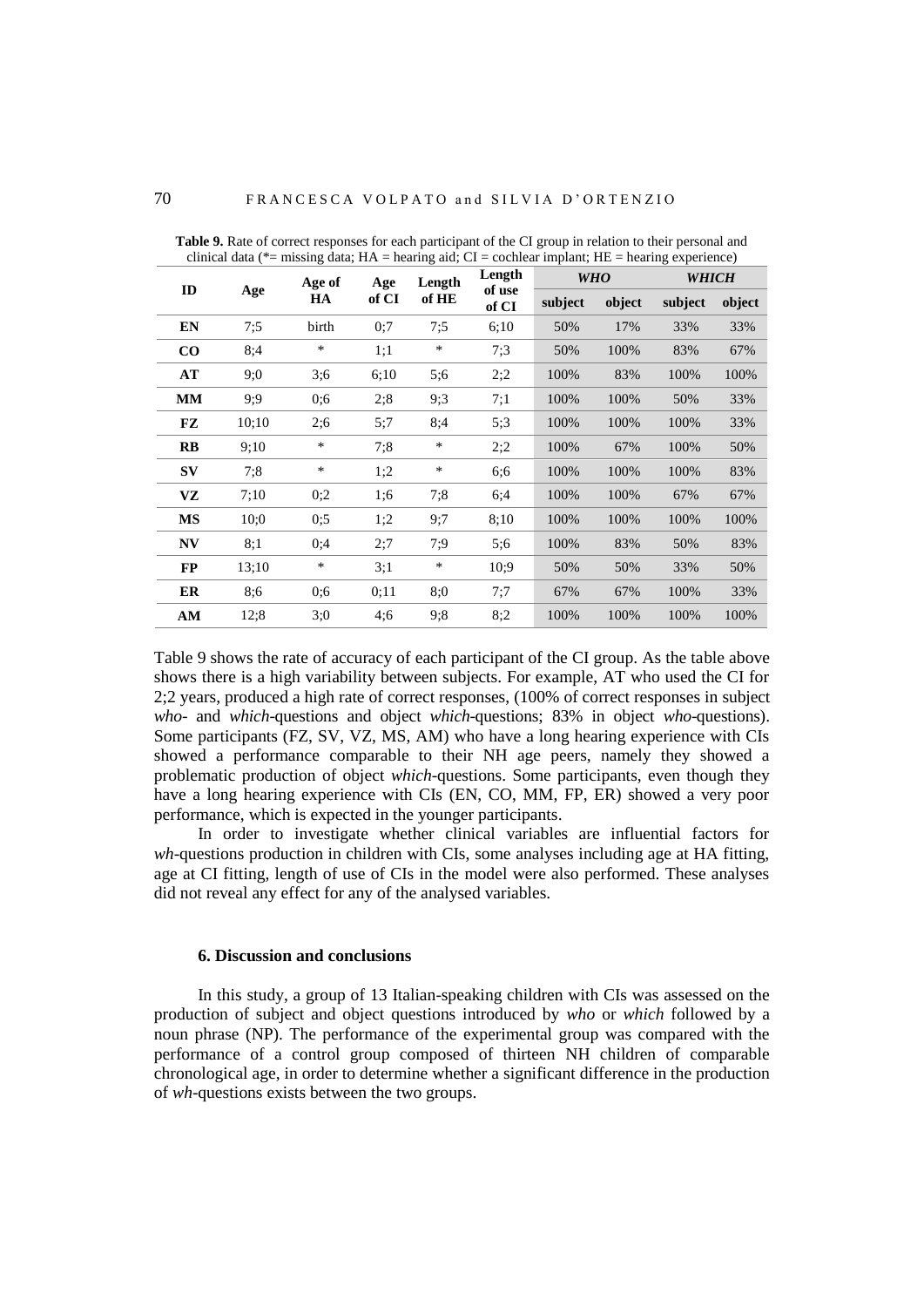Volpato and D'Ortenzio (2017) carried out a pilot study in which they compared the productions of *wh*-questions of a group of 8 children fitted with CIs to a group of 8 normal hearing age peers. They showed that the two groups performed following the same tendency, namely subject *wh*-questions were easier than object *wh*-questions and *who* questions were less problematic than *which +* NP questions. Also in the present study CI and NH children showed the same trend pointed out by Volpato and D'Ortenzio's (2017) pilot study. Indeed, object *wh*-questions were more difficult to produce than subject *wh*-questions, and *which +* NP questions were harder to produce than *who* questions. Differently from Volpato and D'Ortenzio (2017), in this study, repeated measure logistic regression analyses in a mixed model were carried out and showed that no significant difference was found between the CI and NH groups. In this respect, the results of the present study are different from those of previous crosslinguistic studies carried out on individuals with hearing impairment (Friedmann and Szterman 2011, Friedmann and Haddad-Hanna 2014, Ruigendijk and Friedmann 2017, Penke and Wimmer 2018), in which a significant difference was found between experimental and control samples. Differently from the previous studies, in which the experimental samples were heterogeneous as far as the type of device used (HAs or CIs), the present study exclusively includes children with CIs. Therefore, it seems that the use of CIs increases accuracy in the production of *wh-*questions and reduces the gap between children with hearing impairment and children with normal hearing.

Focusing on the types of constructions included in the elicitation test, two typical asymmetries were identified: (i) between subject and object *wh*-questions, the former being easier than the latter, and (ii) between *who* and *which* + NP questions, being the former less demanding than the latter. Our data confirm previous studies on the comprehension and the production of *wh*-questions in populations with typical and atypical language development (TD children and adults: De Vincenzi 1991, 1999, Friedmann et al. 2009, Guasti et al. 2012, Belletti and Guasti 2015; children with developmental dyslexia: Guasti et al. 2015, Del Puppo et al. 2016; patients with agrammatic aphasia: Garraffa and Grillo 2008; children with hearing loss: Quigley et al. 1974, Friedmann and Szterman 2011, Friedmann and Haddad-Hanna 2014, Ruigendijk and Friedmann 2017, Volpato and D'Ortenzio 2017, Penke and Wimmer 2018).

In order to explain the asymmetries found in the production, comprehension, and processing of *wh*-questions, we considered two hypotheses put forward in the literature: The Minimal Chain Principle (MCP, De Vincenzi 1991), and the Agree Interference Approach (AIA, Guasti et al. 2012).

Following De Vincenzi's MCP (1991, 1999), children's misinterpretation of object *wh*-questions is due to economy reasons. Taking into consideration the dependency between the *wh*-element and the position from which it has been moved, either the subject or the object position, the parser avoids keeping in memory the moved element for a long time by promptly interpreting it. Therefore, subject *wh*-questions are easier because the dependency between the *wh*-element and its copy in subject position is shorter than the dependency in object *wh*-questions, where the *wh*-element moves from the object position. Long dependencies, like those found in object questions, increase the computational load necessary to produce these sentences. Since the first element met by the parser, namely the *wh*-element with the object function, does not agree with the verb, the initial analysis of the parser is not confirmed by new incoming material and a new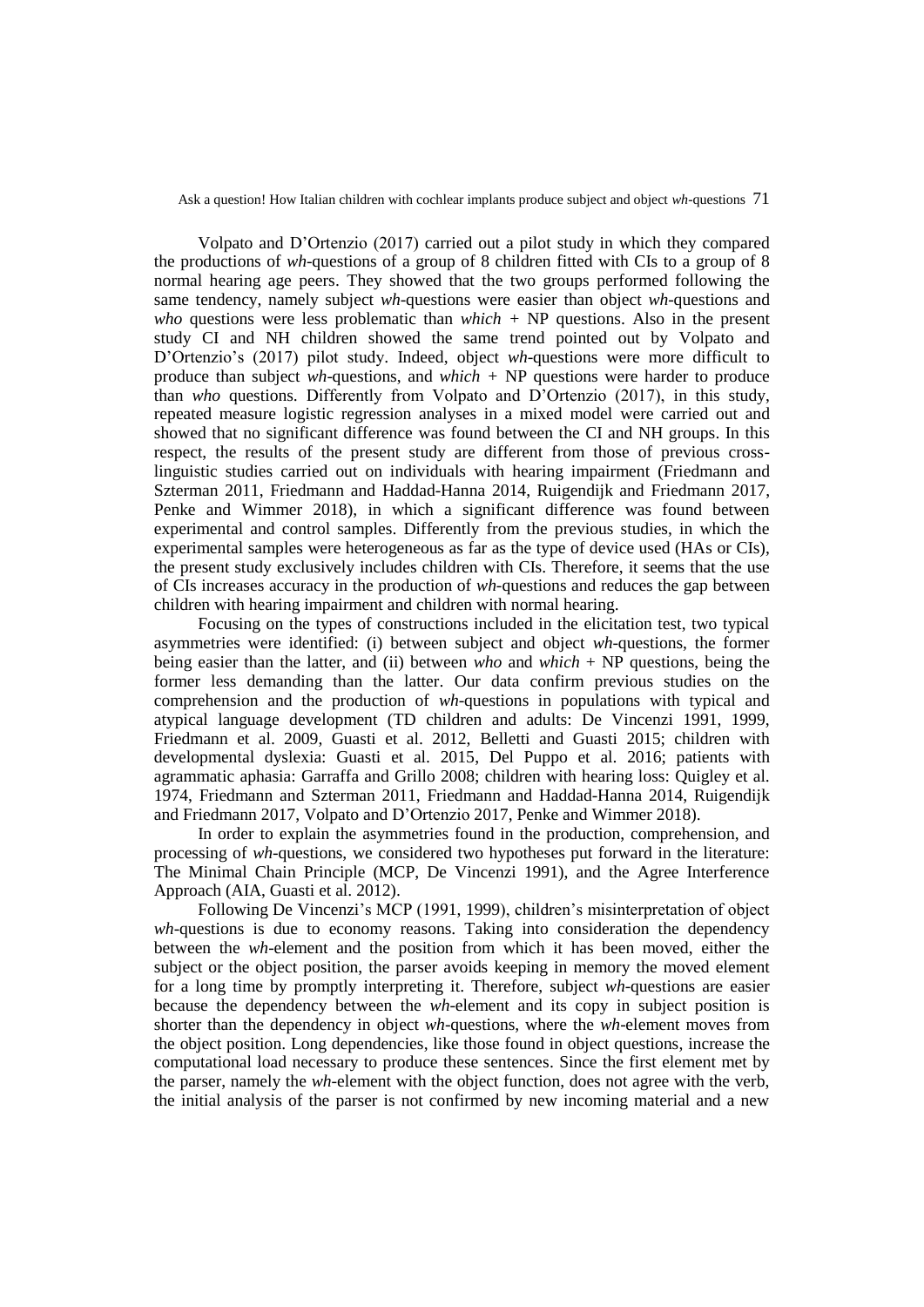analysis must be done in order to reassign new grammatical function, thematic role, and case to the object chain. This hypothesis is supported by one of the errors made by the children, namely the production of a subject *wh*-question (*Chi lava i cani?* 'who washes the dogs?') instead of an object *wh*-question (*Chi lavano i cani?* 'who wash-3PL the dogs-SUBJ?'). In a nutshell, De Vincenzi et al. (1999) assume that Italian-speaking children misinterpret object *wh*-questions, because they posit a gap in the subject position and, obeying the MCP, fail to revise the initial incorrect analysis.

However, although the MCP explains the subject/object asymmetry in the comprehension and production of *wh*-questions, it does not explain the reason why, especially with object *wh*-questions, children resort to several strategies in order to facilitate the production of an object *wh*-question. Guasti et al. (2012) faced this question proposing the AIA, which built on the proposal by Guasti and Rizzi (2002), and Franck et al. (2006). The AIA hypothesis was grounded on the subject-verb agreement relation, since agreement is crucial to decide whether a subject or an object question is meant in Italian. Agreement usually occurs in two steps: AGREE and Spec-Head agreement. Through AGREE the subject in the specifier of the vP checks its person and number features against the inflectional node AgrS, under c-command and in a local configuration. Spec-Head agreement is an optional operation that takes place only when the subject moves from specvP to Spec/AgrS, and through which it is possible to verify whether the subject and the verb share the same features. The movement of the object to the left-periphery involves a movement to an intermediate projection (AgrOP) before landing in the CP. Considering AGREE, when AgrS checks its features in its c-commanding domain, it first finds the object or its copy in Spec/AgrOP, which can be mistaken for AgrS and transfer its features to it. Therefore, the object intervenes in the AGREE relation between the thematic subject in Spec/vP and AgrS and induces attraction errors, since it is possible for the object to be valued as AgrS. In VS sentences agreement is checked only once, allowing interpreting errors. For this reason, children resorted to other strategies when an object *wh*-question was elicited because the object functions as intervener in the AGREE relation between the post-verbal subject in Spec/vP and AgrS (Guasti et al. 2012). In production, several strategies of asking a question are available to children (Belletti and Guasti 2015, Del Puppo et al. 2016).

One of the strategies in support of this hypothesis is the recourse to passive by older children (in both the experimental and the control groups). Passive sentences allow to bypass the interference effect in the AGREE relation, since in passive structures the logical object becomes the subject and the logical subject is demoted to an adjunct status. This means that AgrS checks the agreement relation with the internal argument, allowing the production of a passive subject *wh*-question instead of an object *wh*-question.

According to Guasti et al. (2012, 2015) and Belletti and Guasti (2015), the asymmetry between *who*- and *which-*questions is due to several processes involved in the derivation of *which* + NP questions. On the one hand, the structural complexity of the *which* + NP element, since the movement of the *which*-phrase involves pied piping of the nominal element (Belletti and Guasti 2015). This hypothesis is supported by the several errors made by both CI and TD children, for example, when children produce questions in which the *wh-*operator and the nominal element are separated (*Il cuoco, quale sta salutando dei calciatori?* 'The cook, which is greeting of the football players?'), or simplify the *which* + NP into *who* (*Chi lava le scimmie?* 'Who washes the monkeys?'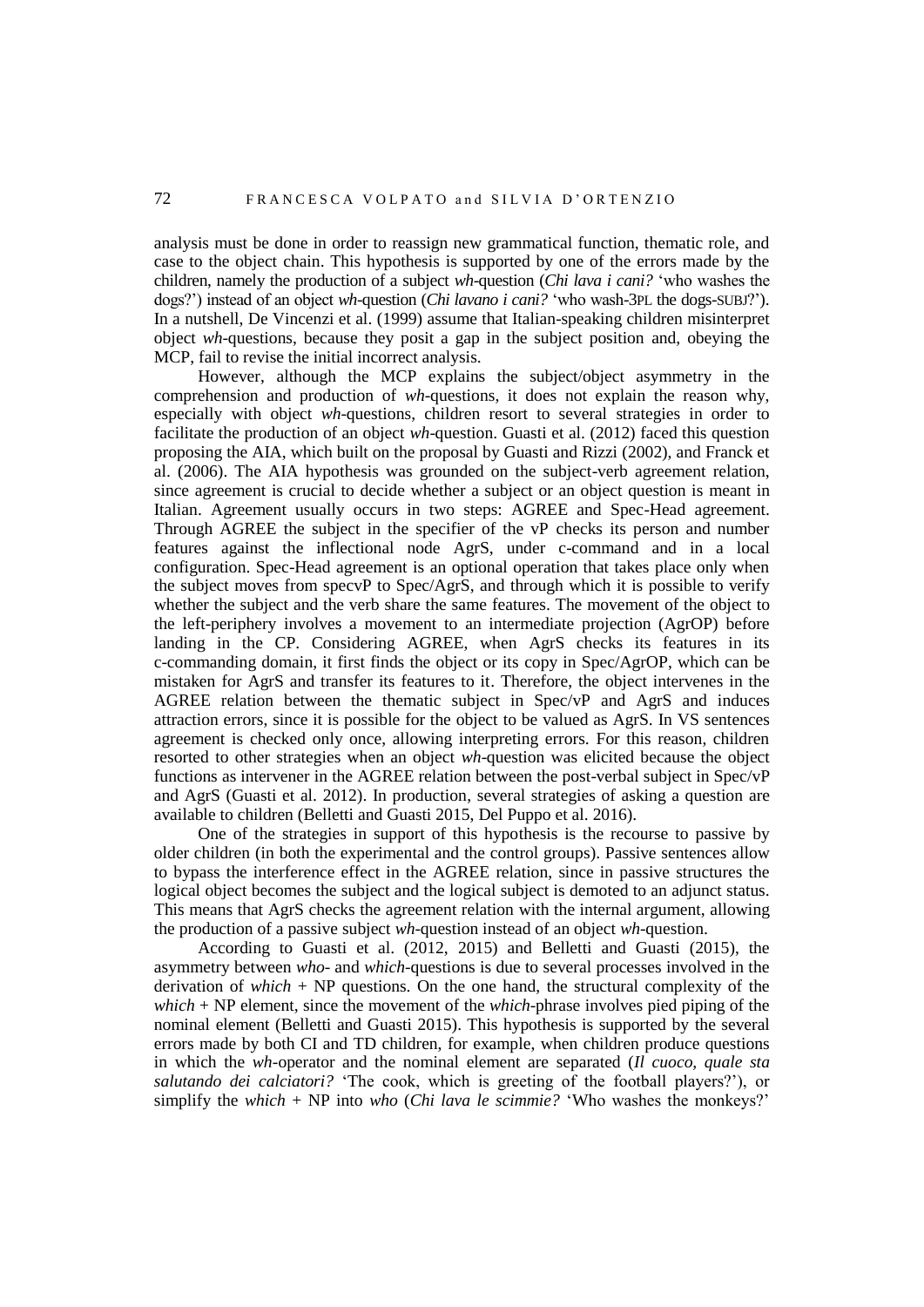instead of *Quale gatto lava le scimmie?* 'Which cat washes the monkeys?'). The avoidance of the *which* + NP question when pragmatically required is a strategy that makes it possible for the children to reduce the complexity of this kind of sentence. On the other hand, agreement relations also condition the right interpretation of  $which + NP$ questions, since both the subject and the object display agreement features and must agree. Moreover, in subject *wh*-questions, it is the *which*-phrase that agrees with the verb. This latter hypothesis is confirmed when children leave the *which*  $+ NP$  in its original position, namely they produced an *in-situ* question (*La fatina tira quali bambini?* 'The fairy pulls which children?'). However, agreement may not be a problem per se, since Italian-speaking children can already master agreement at 2-3 years, but it becomes a problem when it occurs with pied piping, which is much demanding for children's computational system (Belletti and Guasti 2015).

As pointed out above, comparing the performances of the two groups, the data analysis showed lower percentages of correct sentences in the CI group as opposed to the NH one for all sentence conditions, except for subject *who-*questions.

In the present study, it is interesting to observe that the children fitted with CIs adopted a large number of strategies when both subject and object questions were targeted. Carrying out a more qualitative analysis, we compared the rate of correctness for each participant of the CI group, and we found a high variability in the responses given. The most frequent (incorrect) strategy was the production of ungrammatical sentences, which were uttered by the youngest and by two of the older participants with CIs. In addition, most children with CIs replaced the *wh-*element with one which was not appropriate for the context (for example, they used *chi* 'who' instead of *which* + NP). This strategy was observed in many children, regardless of their age. In some cases, children produced *wh-*questions with reversed thematic roles. However, some other children with CIs who did not produce the target sentence used some strategies that were nonetheless pragmatically correct, such as topicalised sentences, cleft *wh*-questions, and sentences in which the *which* + NP element was substituted with *che* + NP '*what* + NP'. This last strategy is largely used in some dialectal varieties of Italian and was considered as correct because both *wh*-elements involve pied piping. However, *what* + NP pragmatically differs from the target *which* + NP since it is used to refer to a non-rigid domain, which does not presume the choice between two distinct options (Fava 2001).

Concluding, confirming what has been shown by previous studies in the comprehension and production of *wh*-questions in hearing impaired children (Friedmann and Szterman 2006, Szterman and Friedmann 2014, Ruigengijk and Friedmann 2017, Volpato and D'Ortenzio 2017, Penke and Wimmer 2018), the CI children who produced correct and appropriate sentences displayed a good competence of Italian and used response strategies also found in NH children; other CI children, who produce ungrammatical sentences, showed an atypical behaviour that is evidence of the linguistic deficit associated to hearing impairment. Investigating the role of clinical variables in the performarce of children with CIs, it was found that HA fitting, age at CI fitting, length of use of CIs are not significant predictors of performance.<sup>6</sup>

 $\overline{a}$ 

<sup>&</sup>lt;sup>6</sup> Some studies claim that the performance could be influenced by several external factors, such as number of hours per day that children use the device, the higher level of maternal instruction, the absence of other disabilities (Blamey et al. 2012, Govaerts 2016). In our study, we did not control for the role of these variables. This could be an interesting aspect to be analysed in future research.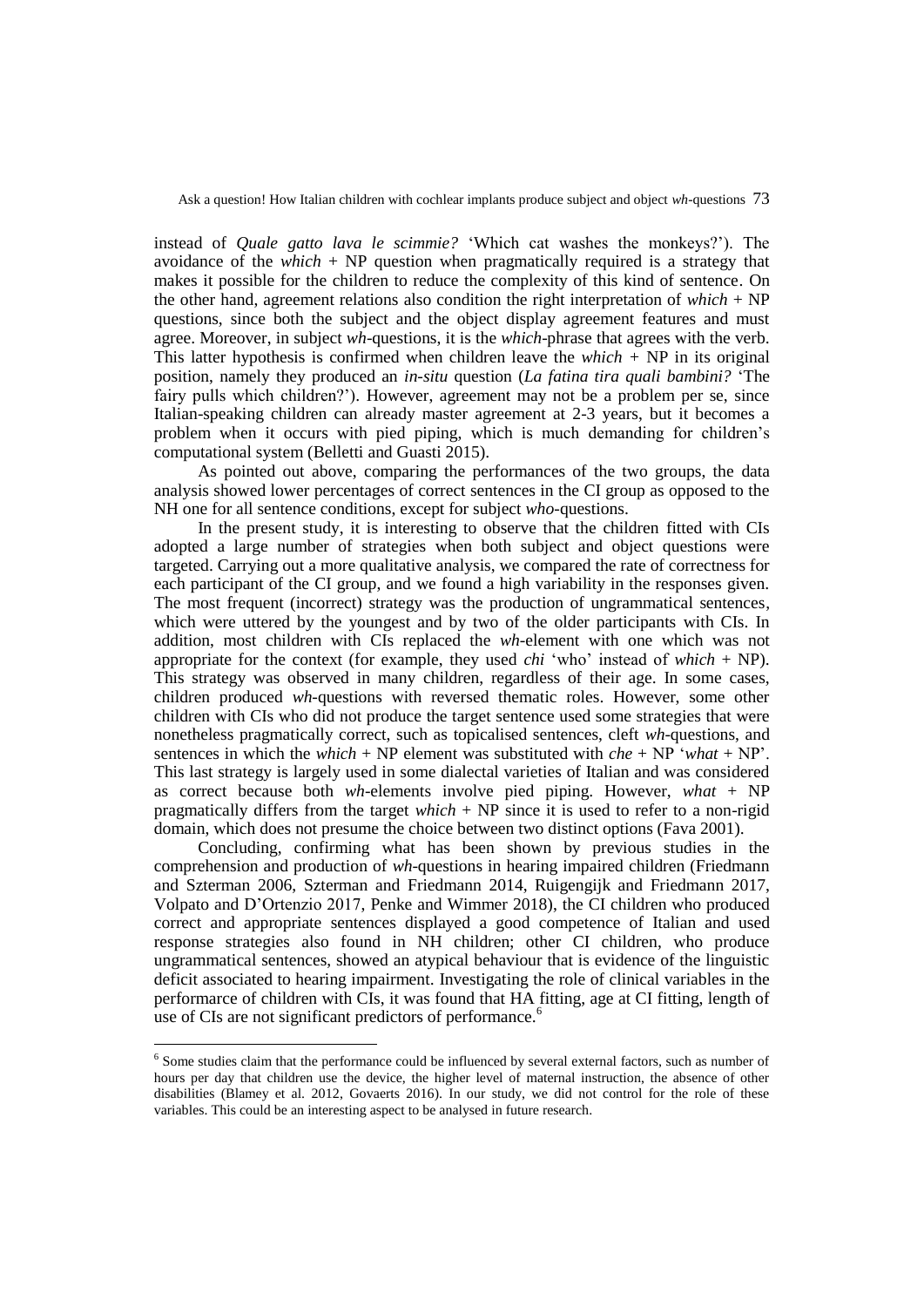#### **References**

- Aimar E., Schindler A., Vernero I. 2009*. Allenamento della percezione uditiva nei bambini con impianto cocleare.* Milano: Springer.
- Antinucci, F., Cinque, G. 1977. Sull'ordine delle parole in italiano. L'emarginazione. *Studi di Grammatica Italiana* 6: 121-146.
- Baayen, R. H. 2008. *Analyzing Linguistic Data: A Practical Introduction to Statistics*. Cambridge: Cambridge University Press.
- Baayen, R. H., Davidson, D. J., Bates, D. M. 2008. Mixed-effects modeling with crossed random effects for subjects and items. *Journal of Memory and Language* 59 (4): 390-412.
- Belletti, A. 2001. Inversion as focalization. In A. Hulk and J.-Y. Pollok (eds.), *Inversion in Romance and the Theory of Universal Grammar*, 60-90. Oxford: Oxford University Press.
- Belletti, A. 2004. Aspects of the low IP area. In L. Rizzi (ed.), *The Cartography of Syntactic Structures*, vol. 2, *The Structure of CP and IP*, 16-51. Oxford: Oxford University Press.
- Belletti, A., Guasti, M. T. 2015. *The Acquisition of Italian: Morphosyntax and its Interfaces in Different Modes of Acquisition*. Amsterdam/Philadelphia: John Benjamins.
- Blamey, P., Barry, J., Bow, C., Sarant, J., Paatsch, L., Wales, R. 2001. The development of speech production following cochlear implantation. *Clinical Linguistics & Phonetics* 15 (5): 363-382.
- Cardinaletti, A. 2001. A second thought on *emarginazione*: Destressing vs right dislocation. In G. Cinque and G. P. Salvi (eds.), *Current Studies in Italian Syntax. Essays Offered to Lorenzo Renzi*, 117-135. Amsterdam: North Holland.
- Cardinaletti, A. 2002. Against optional and null clitics. Right dislocation vs. marginalization. *Studia Linguistica* 56 (1): 29-57.
- Cardinaletti, A. 2007. Subjects and *wh*-questions. Some new generalizations. In J. Camacho, N. Flores Ferran, L. Sanchez, V. Déprez, M.J. Cabrera (eds), *Romance Linguistics 2006: Selected Papers from the 36th Linguistic Symposium on Romance Languages (LSRL)*, 57-79. Amsterdam/Philadelphia: John Benjamins.
- Caselli, M. C., Rinaldi, P., Varuzza, C., Giuliani, A., Burdo, S. 2012. Cochlear implant in the second year of life: Lexical and grammatical outcomes. *Journal of Speech, Language, and Hearing Research* 55 (2): 382-394.
- Chilosi, A. M., Comparini, A., Scusa, M. F., Orazini, L., Forli, F., Cipriani, P., Berrettini, S. 2013. A longitudinal study of lexical and grammar development in deaf Italian children provided with early cochlear implantation. *Ear and Hearing* 34 (3): e28-e37.
- De Villiers, J., De Villiers, P., Hoban, E. 1994. The central problem of functional categories in English syntax of oral deaf children. In H. Tager-Flusberg (ed.), *Constraints on Language Acquisition: Studies of Atypical Children*, 9-47. London: Lawrence Erlbaum.
- De Villiers, P. A. 1998. Assessing English syntax in hearing-impaired children: Eliciting production in pragmatically-motivated situations. In R. Ktretschmer and L. Kretschmer (eds.), *Journal of the Academy of Rehabilitative Audiology: Monograph Supplement* 21, 41-71.
- De Vincenzi, M. 1999. *Syntactic Parsing Strategies in Italian: The Minimal Chain Principle*. Dordrecht/Boston/Londra: Kluwer Academic Publishers.
- De Vincenzi, M., Arduino, L., Ciccarelli, L., Job, R. 1999. Parsing strategies in children's comprehension of interrogative sentences. In S. Bagnara (ed.), *3rd European Conference on Cognitive Science (ECCS'99)*, 301-308. Siena: Certosa di Pontignano.
- Del Puppo, G., Pivi, M., Cardinaletti, A. 2016. Elicited production of *who*-questions by school-aged Italianspeaking children. In P. Guijarro-Fuentes, M. Juan-Garau and P. Larrañaga (eds.), *Acquisition of Romance Languages*, 121-140. Boston: De Gruyter Mouton.
- Delage, H. 2008. Évolution de l'hétérogénéité linguistique chez les enfants sourds moyens et légers: Étude de la complexité morphosyntaxique*.* PhD dissertation, Université François-Rabelais, Tours.
- Delage, H., Tuller, L., 2007. Language development and mild-to-moderate hearing loss: Does language normalize with age? *Journal of Speech, Language, and Hearing Research* 50: 1300-1313.
- Dixon, P. 2008. Models of accuracy in repeated-measures designs. *Journal of Memory and Language* 59 (4): 447-456.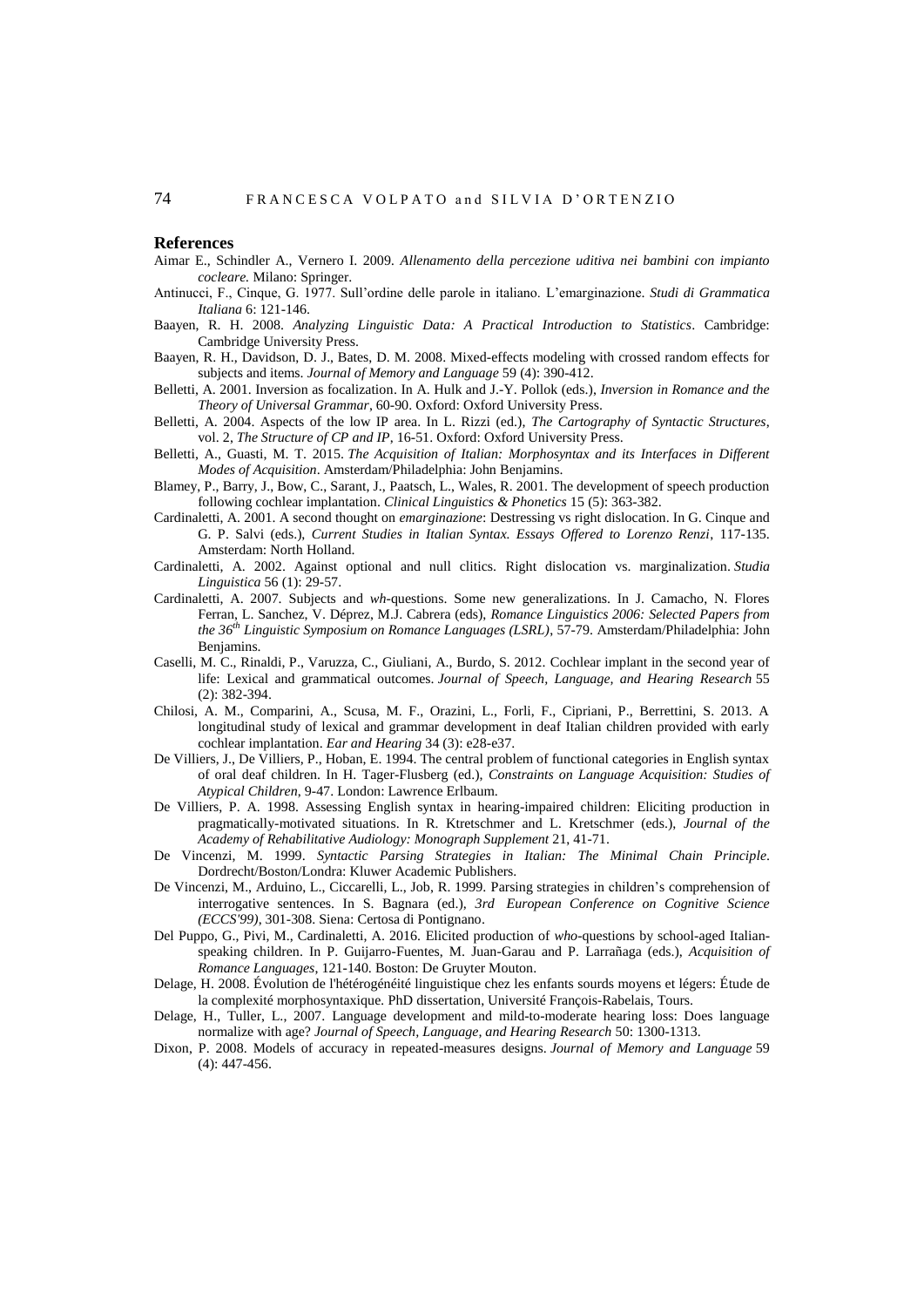- Duchesne, L., Sutton, A., Bergeron, F. 2009. Language achievement in children who received cochlear implants between 1 and 2 years of age: Group trends and individual patterns. *Journal of Deaf Studies and Deaf Education* 14 (4): 465-485.
- Franck, J., Lassi, G, Frauenfelder, U. H., Rizzi, L. 2006. Agreement and movement: A syntactic analysis of attraction. *Cognition* 101: 173-216.
- Friedmann, N., Belletti, A., Rizzi, L. 2009. Relativized relatives: Types of intervention in the acquisition of A-bar dependencies. *Lingua* 119 (1): 67-88.
- Friedmann, N., Haddad-Hanna, M. 2014. The comprehension of sentences derived by syntactic movement in Palestinian Arabic-speaking children with hearing impairment. *Applied Psycholinguistics* 35: 473-513.
- Friedmann, N., Szterman, R. 2006. Syntactic movement in orally-trained children with hearing impairment. *Journal of Deaf Studies and Deaf Education* 11 (1): 56-75.
- Friedmann, N., Szterman, R. 2011. The comprehension and production of *wh*-questions in deaf and hard-ofhearing children. *Journal of Deaf Studies and Deaf Education* 16: 212-235.
- Garraffa, M., Grillo, N. 2008. Canonicity effects as grammatical phenomena. *Journal of Neurolinguistics* 21 (2): 177-197.
- Geers, A. E., Moog, J. S., Biedenstein, J., Brenner, C., Hayes, H. 2009. Spoken language scores of children using cochlear implants compared to hearing age-mates at school entry. *The Journal of Deaf Studies and Deaf Education* 14 (3): 371-385.
- Gelman, A, Hill, J. 2007. *Data Analysis Using Regression and Multilevel/Hierarchical Models*. New York: Cambridge University Press.
- Guasti, M. T. 1996. On the controversial status of Romance interrogatives. *Probus* 8: 161-180.
- Guasti, M. T. 2002. *Language Acquisition: The Growth of Grammar*. Cambridge, MA: MIT Press.
- Guasti, M. T., Branchini, C., Arosio, F. 2012. Interference in the production of Italian subject and object *wh*-questions. *Applied Psycholinguistics* 33: 185-223.
- Guasti, M. T., Papagno, C., Vernice, M., Cecchetto, C., Giuliani, A., Burdo, S. 2014. The effect of language structure on linguistic strengths and weaknesses in children with cochlear implants: Evidence from Italian. *Applied Psycholinguistics* 35: 739-764.
- Guasti, M. T., Rizzi, L. 2002. Agreement and tense as distinct syntactic positions: Evidence from acquisition. In L. Rizzi (ed.), *The Cartography of Syntactic Structures*, vol. 1, *The Structure of DP and IP*, 167-194. Oxford: Oxford University Press.
- Haddad-Hanna, M., Friedmann, N. 2009. The comprehension of syntactic structures by Palestinian Arabicspeaking individuals with hearing impairment. *Brain and Language* 9: 79-104.
- Haegeman, L. 1994. *Introduction to Government and Binding Theory*. Oxford: Blackwell.
- Hammer A. 2010. *The Acquisition of Verbal Morphology in Cochlear-Implantes and Specific Language Impaired Children*. Utrecht: LOT.
- Hay-McCutcheon, M. J., Kirk, K.I., Henning, S. C., Gao, S., Qi, R. 2008. Using early language outcomes to predict later language ability in children with cochlear implants. *Audiology and Neuro-Otology* 13: 370-378.
- Jaeger, T. F. 2008. Categorical data analysis: Away from ANOVAs (transformation or not) and towards logit mixed models. *Journal of Memory and Language* 59 (4): 434-446.
- Kral A., O'Donoghue G. M. 2011. Profound deafness in childhood, *The New England Journal of Medicine*, 363: 1438-1450.
- Miyamoto, R. T., Kirk, K. I., Svirsky, M. A., Sehgal, S. T. 1999. Communication skills in pediatric cochlear implant recipients. *Acta Oto-Laryngologica* 119 (2): 219-224.
- Murri, A., Briccola, E., Cuda, D. 2008. *L'impianto cocleare: dalla selezione al follow-up in impianti cocleari*. Rome: Edizioni AOOI.
- Nikolopoulos, T.P., Archbold, S., McCormick, B. 2003. Current trends in paediatric cochlear implantation. In B. McCormick and S. Archbold (eds.), *Cochlear Implants for Young Children*, 1-10. London and Philadelphia: Whurr Publishers.
- Penke, M., Wimmer, E. 2018. Deficits in comprehending *wh*-questions in children with hearing loss–the contribution of phonological short-term memory and syntactic complexity. *Clinical Linguistics & Phonetics* 32 (3): 267-284.
- Poletto, C. 1993. Subject clitic/verb inversion in north eastern Italian dialects. *Working Papers in Linguistics*  3 (1): 95-137.